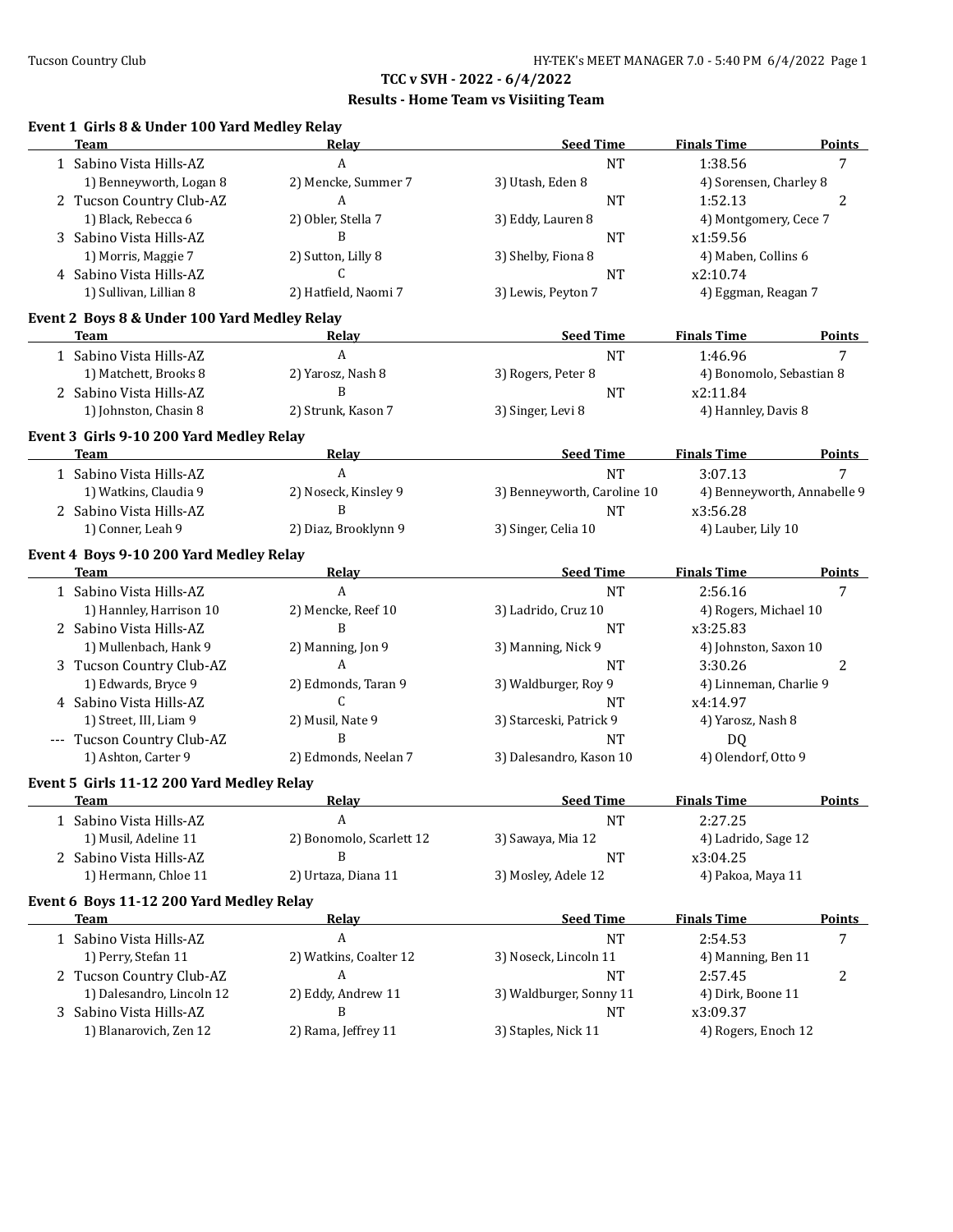|    | Event 7 Girls 13-14 200 Yard Medley Relay<br><b>Team</b> |   | Relay                    | <b>Seed Time</b>       | <b>Finals Time</b>    | <b>Points</b> |
|----|----------------------------------------------------------|---|--------------------------|------------------------|-----------------------|---------------|
|    | 1 Sabino Vista Hills-AZ                                  |   | A                        | <b>NT</b>              | 2:27.76               | 7             |
|    | 1) Clausen, Audrey 13                                    |   | 2) Wexler, Sabrina 13    | 3) Hannley, Sophie 13  | 4) Sawaya, Mia 12     |               |
|    | 2 Tucson Country Club-AZ                                 |   | A                        | <b>NT</b>              | 2:41.00               | 2             |
|    | 1) Annabel, Nasser 12                                    |   | 2) Hicks, Sarah 13       | 3) Hicks, Anne 13      | 4) Obler, Kinzie 9    |               |
|    |                                                          |   |                          |                        |                       |               |
|    | Event 8 Boys 13-14 200 Yard Medley Relay<br>Team         |   | <b>Relay</b>             | <b>Seed Time</b>       | <b>Finals Time</b>    | <b>Points</b> |
|    | 1 Sabino Vista Hills-AZ                                  |   | A                        | <b>NT</b>              | 2:29.37               | 7             |
|    | 1) Musil, Ben 13                                         |   | 2) Noseck, Roman 13      | 3) Mitchell, Cole 13   | 4) Wood, Basil 14     |               |
|    | 2 Tucson Country Club-AZ                                 |   | $\boldsymbol{A}$         | <b>NT</b>              | 2:29.87               | 2             |
|    | 1) Eddy, Matthew 13                                      |   | 2) Whittman, Quinn 13    | 3) Edwards, Spencer 13 | 4) McCarrell, Sam 9   |               |
|    | Event 9 Girls 15-18 200 Yard Medley Relay                |   |                          |                        |                       |               |
|    | <b>Team</b>                                              |   | <b>Relay</b>             | <b>Seed Time</b>       | <b>Finals Time</b>    | Points        |
|    | 1 Sabino Vista Hills-AZ                                  |   | $\boldsymbol{A}$         | <b>NT</b>              | 2:07.89               |               |
|    | 1) Finical, Skyler 15                                    |   | 2) Mitchell, Delaney 17  | 3) Melendez, Megan 17  | 4) Staples, Kat 17    |               |
|    | 2 Sabino Vista Hills-AZ                                  |   | B                        | <b>NT</b>              | x2:30.01              |               |
|    | 1) Musil, Liliana 15                                     |   | 2) Wood, Lily 17         | 3) Barela, Frankie 16  | 4) Mitchell, Avery 15 |               |
|    |                                                          |   |                          |                        |                       |               |
|    | Event 10 Boys 15-18 200 Yard Medley Relay<br>Team        |   | Relay                    | <b>Seed Time</b>       | <b>Finals Time</b>    | <b>Points</b> |
|    | 1 Sabino Vista Hills-AZ                                  |   | A                        | <b>NT</b>              | 1:50.34               | 7             |
|    | 1) Wiper, Devin 18                                       |   | 2) Bonomolo, Henry 15    | 3) Tong, Brandon 18    | 4) Rafacz, Erik 15    |               |
|    | 2 Sabino Vista Hills-AZ                                  |   | B                        | <b>NT</b>              | x2:19.33              |               |
|    | 1) Mulholland, Ryan 18                                   |   | 2) Rafacz, Cody 17       | 3) Clausen, Eli 16     | 4) Irey, Max 16       |               |
|    |                                                          |   |                          |                        |                       |               |
|    | Event 11 Girls 8 & Under 25 Yard Butterfly<br>Name       |   | Age Team                 | <b>Seed Time</b>       | <b>Finals Time</b>    | <b>Points</b> |
|    | 1 Obler, Stella                                          |   | 7 Tucson Country Club-AZ | <b>NT</b>              | 23.34                 | 5             |
| 2  | Benneyworth, Logan                                       | 8 | Sabino Vista Hills-AZ    | <b>NT</b>              | 24.06                 | 3             |
| 3  | Sorensen, Charley                                        | 8 | Sabino Vista Hills-AZ    | NT                     | 26.08                 |               |
| 4  | Maben, Collins                                           | 6 | Sabino Vista Hills-AZ    | NT                     | x26.59                |               |
| 5  | Mencke, Summer                                           | 7 | Sabino Vista Hills-AZ    | NT                     | x26.73                | 1             |
| 6  | Utash, Eden                                              | 8 | Sabino Vista Hills-AZ    | NT                     | x27.66                |               |
| 7  | Shelby, Fiona                                            | 8 | Sabino Vista Hills-AZ    | <b>NT</b>              | x29.47                |               |
| 8  | Sutton, Lilly                                            | 8 | Sabino Vista Hills-AZ    | <b>NT</b>              | x31.66                |               |
| 9  | Conner, Emily                                            | 6 | Sabino Vista Hills-AZ    | <b>NT</b>              | x32.94                |               |
|    | Sullivan, Lillian                                        |   | 8 Sabino Vista Hills-AZ  | <b>NT</b>              | DQ                    |               |
|    |                                                          |   |                          |                        |                       |               |
|    | Event 12 Boys 8 & Under 25 Yard Butterfly<br><u>Name</u> |   | Age Team                 | <b>Seed Time</b>       | <b>Finals Time</b>    | <b>Points</b> |
|    |                                                          |   | Sabino Vista Hills-AZ    | <b>NT</b>              | 23.13                 |               |
|    |                                                          |   |                          |                        |                       |               |
|    | 1 Yarosz, Nash                                           | 8 |                          |                        |                       |               |
| 2  | Edmonds, Neelan                                          | 7 | Tucson Country Club-AZ   | <b>NT</b>              | 23.79                 | 5             |
| 3  | Rogers, Peter                                            | 8 | Sabino Vista Hills-AZ    | <b>NT</b>              | 26.01                 | 3             |
|    | 4 Matchett, Brooks                                       | 8 | Sabino Vista Hills-AZ    | <b>NT</b>              | x27.25                | 1             |
| 5  | Johnston, Chasin                                         | 8 | Sabino Vista Hills-AZ    | <b>NT</b>              | x28.89                |               |
| 6  | Strunk, Kason                                            | 7 | Sabino Vista Hills-AZ    | <b>NT</b>              | x31.12                |               |
| 7  | Bonomolo, Sebastian                                      | 8 | Sabino Vista Hills-AZ    | NT                     | x32.26                |               |
| 8  | Hannley, Davis                                           | 8 | Sabino Vista Hills-AZ    | NT                     | x36.31                |               |
| 9  | Noonan, Jackson                                          | 8 | Sabino Vista Hills-AZ    | NT                     | x36.84                |               |
| 10 | Singer, Levi                                             | 8 | Sabino Vista Hills-AZ    | NT                     | x37.23                |               |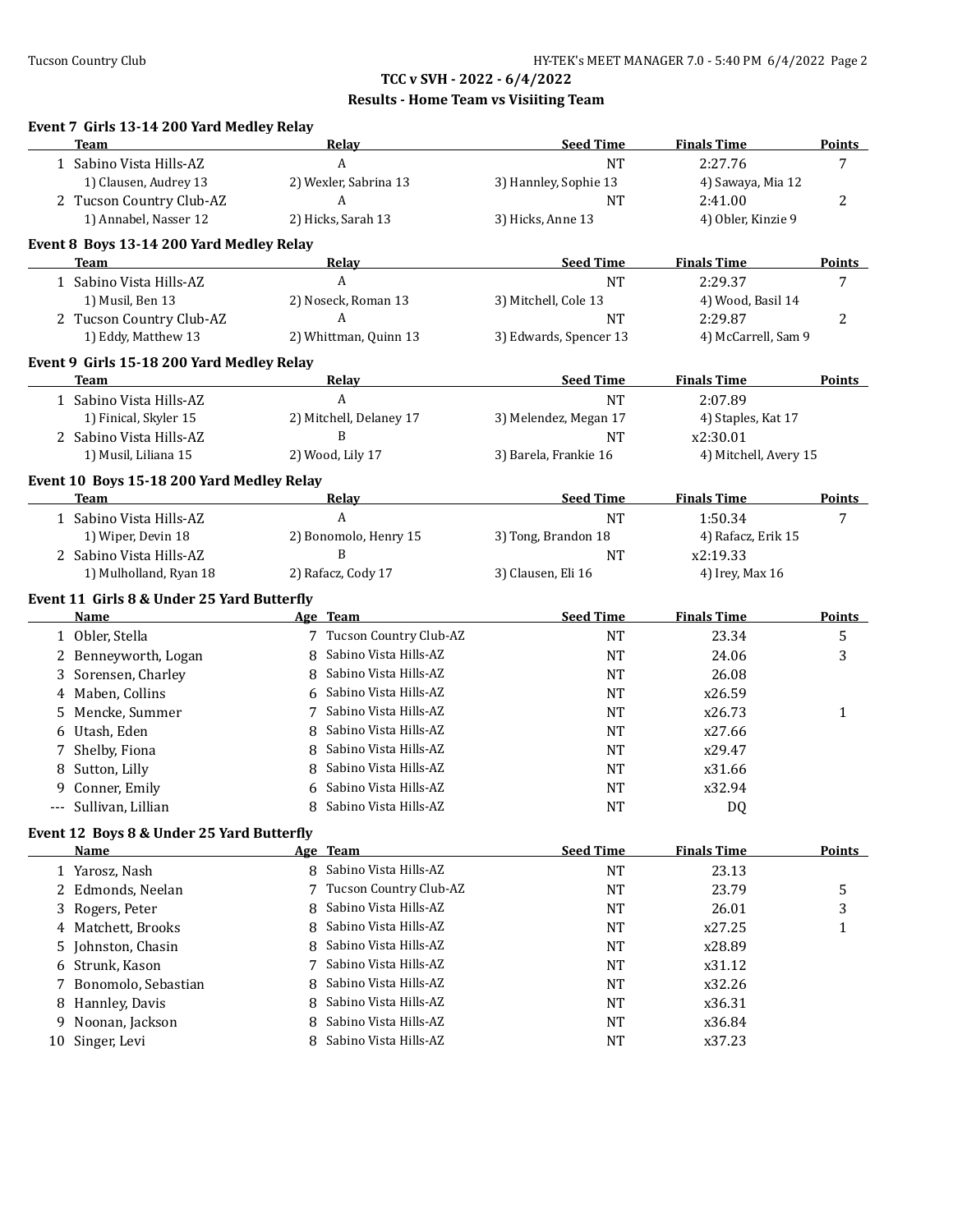### **Results - Home Team vs Visiiting Team**

#### **Event 13 Girls 9-10 50 Yard Butterfly**

|       | Name                                   |    | Age Team                  | <b>Seed Time</b> | <b>Finals Time</b> | <b>Points</b> |
|-------|----------------------------------------|----|---------------------------|------------------|--------------------|---------------|
|       | 1 Obler, Kinzie                        |    | 9 Tucson Country Club-AZ  | <b>NT</b>        | 42.60              |               |
|       | 2 Benneyworth, Caroline                | 10 | Sabino Vista Hills-AZ     | <b>NT</b>        | 43.00              | 5             |
| 3     | Noseck, Kinsley                        | 9  | Sabino Vista Hills-AZ     | <b>NT</b>        | 46.47              | 3             |
|       | 4 Watkins, Claudia                     | 9  | Sabino Vista Hills-AZ     | NT               | x51.55             |               |
| 5     | Conner, Leah                           | 9  | Sabino Vista Hills-AZ     | <b>NT</b>        | x1:02.75           |               |
|       | Diaz, Brooklynn                        | 9  | Sabino Vista Hills-AZ     | NT               | DQ                 |               |
|       | --- Pakoa, Sami                        | 9  | Sabino Vista Hills-AZ     | <b>NT</b>        | DQ                 |               |
|       |                                        |    |                           |                  |                    |               |
|       | Event 14 Boys 9-10 50 Yard Butterfly   |    |                           |                  |                    |               |
|       | Name                                   |    | Age Team                  | <b>Seed Time</b> | <b>Finals Time</b> | <b>Points</b> |
|       | 1 McCarrell, Sam                       |    | 9 Tucson Country Club-AZ  | <b>NT</b>        | 37.35              | 5             |
|       | 2 Ladrido, Cruz                        |    | 10 Sabino Vista Hills-AZ  | NT               | 40.59              | 3             |
|       | 3 Hannley, Harrison                    |    | 10 Sabino Vista Hills-AZ  | <b>NT</b>        | 42.59              | $\mathbf{1}$  |
|       | 4 Rogers, Michael                      |    | 10 Sabino Vista Hills-AZ  | <b>NT</b>        | x51.32             |               |
|       | 5 Edwards, Bryce                       |    | 9 Tucson Country Club-AZ  | NT               | 52.25              |               |
| 6     | Mullenbach, Hank                       | 9  | Sabino Vista Hills-AZ     | <b>NT</b>        | x52.43             |               |
|       | 7 Starceski, Patrick                   | 9  | Sabino Vista Hills-AZ     | NT               | x57.62             |               |
|       | 8 Johnston, Saxon                      |    | 10 Sabino Vista Hills-AZ  | <b>NT</b>        | x58.64             |               |
|       | 9 Manning, Jon                         | 9  | Sabino Vista Hills-AZ     | <b>NT</b>        | x58.75             |               |
|       | 10 Hamm, Jacob                         | 9  | Sabino Vista Hills-AZ     | <b>NT</b>        | x1:06.31           |               |
| $---$ | Manning, Nick                          | 9  | Sabino Vista Hills-AZ     | <b>NT</b>        | DQ                 |               |
|       | Event 15 Girls 11-12 50 Yard Butterfly |    |                           |                  |                    |               |
|       | Name                                   |    | Age Team                  | <b>Seed Time</b> | <b>Finals Time</b> | <b>Points</b> |
|       | 1 Bonomolo, Scarlett                   | 12 | Sabino Vista Hills-AZ     | <b>NT</b>        | 36.40              |               |
|       | 2 Sawaya, Mia                          | 12 | Sabino Vista Hills-AZ     | <b>NT</b>        | 40.00              | 5             |
|       | 3 Musil, Adeline                       | 11 | Sabino Vista Hills-AZ     | <b>NT</b>        | x42.78             | 3             |
|       | 4 Ladrido, Sage                        | 12 | Sabino Vista Hills-AZ     | NT               | x43.97             |               |
|       | 5 Hermann, Chloe                       | 11 | Sabino Vista Hills-AZ     | NT               | x50.49             |               |
|       | 6 Urtaza, Diana                        | 11 | Sabino Vista Hills-AZ     | <b>NT</b>        | x53.36             |               |
|       | 7 Pakoa, Maya                          | 11 | Sabino Vista Hills-AZ     | <b>NT</b>        | x56.78             |               |
|       | --- Mosley, Adele                      |    | 12 Sabino Vista Hills-AZ  | <b>NT</b>        | <b>DQ</b>          |               |
|       |                                        |    |                           |                  |                    |               |
|       | Event 16 Boys 11-12 50 Yard Butterfly  |    |                           |                  |                    |               |
|       | Name                                   |    | Age Team                  | <b>Seed Time</b> | <b>Finals Time</b> | <b>Points</b> |
|       | 1 Noseck, Lincoln                      |    | 11 Sabino Vista Hills-AZ  | <b>NT</b>        | 37.95              | 5             |
|       | 2 Dinsmore, Luke                       | 11 | Sabino Vista Hills-AZ     | <b>NT</b>        | 39.28              |               |
|       | 3 Perry, Stefan                        |    | 11 Sabino Vista Hills-AZ  | <b>NT</b>        | x44.63             | 3             |
|       | 4 Eddy, Andrew                         |    | 11 Tucson Country Club-AZ | NT               | 44.67              | $\mathbf{1}$  |
|       | 5 Dalesandro, Lincoln                  | 12 | Tucson Country Club-AZ    | <b>NT</b>        | 47.88              |               |
| 6     | Manning, Ben                           | 11 | Sabino Vista Hills-AZ     | NT               | x49.08             |               |
|       | 7 Rama, Jeffrey                        | 11 | Sabino Vista Hills-AZ     | NT               | x52.53             |               |
|       | 8 Rogers, Enoch                        | 12 | Sabino Vista Hills-AZ     | <b>NT</b>        | x1:08.24           |               |
|       | Event 17 Girls 13-14 50 Yard Butterfly |    |                           |                  |                    |               |
|       | <b>Name</b>                            |    | Age Team                  | <b>Seed Time</b> | <b>Finals Time</b> | <b>Points</b> |
|       | 1 Clausen, Audrey                      |    | 13 Sabino Vista Hills-AZ  | NT               | 33.32              | 5             |
|       | 2 Wexler, Sabrina                      | 13 | Sabino Vista Hills-AZ     | NT               | 34.19              | 3             |
|       | 3 Hannley, Sophie                      | 13 | Sabino Vista Hills-AZ     | NT               | x36.81             |               |
|       | 4 Hicks, Anne                          |    | 13 Tucson Country Club-AZ | NT               | 38.68              | 1             |
|       |                                        |    |                           |                  |                    |               |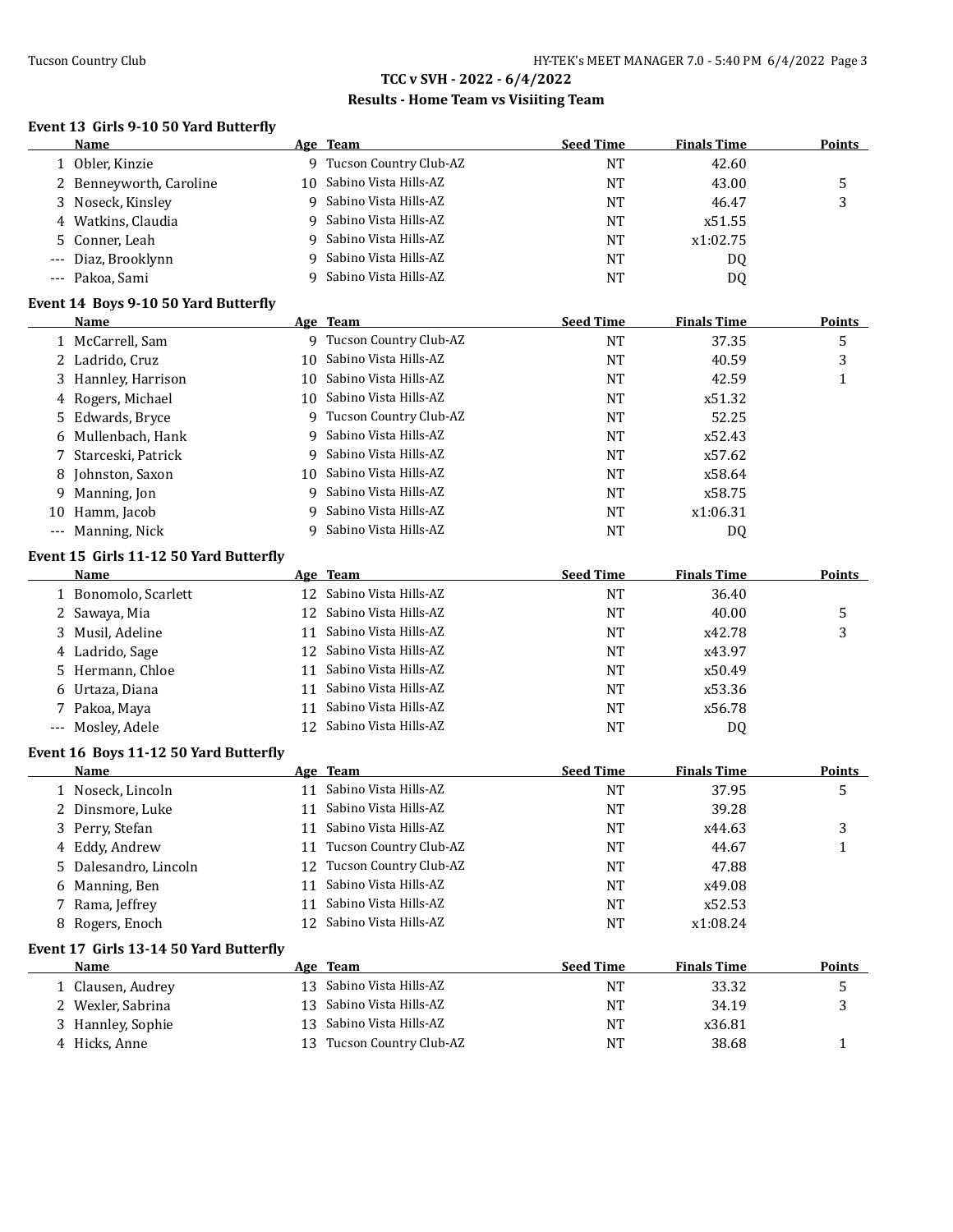### **Results - Home Team vs Visiiting Team**

#### **Event 18 Boys 13-14 50 Yard Butterfly**

| Name               |     | Age Team                  | <b>Seed Time</b> | <b>Finals Time</b> | <b>Points</b> |
|--------------------|-----|---------------------------|------------------|--------------------|---------------|
| 1 Dinsmore, Nick   |     | 14 Sabino Vista Hills-AZ  | NT               | 32.11              | ა             |
| 2 Edwards, Spencer | 13. | Tucson Country Club-AZ    | NT               | 34.16              | 3             |
| 3 Pakoa, Zachary   |     | 14 Sabino Vista Hills-AZ  | NT               | 34.71              |               |
| 4 Wexler, Ben      |     | 14 Sabino Vista Hills-AZ  | NT               | x39.56             |               |
| 5 Eddy, Matthew    |     | 13 Tucson Country Club-AZ | NT               | 39.63              |               |
| 6 Musil, Ben       |     | 13 Sabino Vista Hills-AZ  | NT               | x39.97             |               |
| 7 Urtaza, Luis     |     | 14 Sabino Vista Hills-AZ  | NT               | x45.95             |               |
| 8 Wood, Basil      |     | 14 Sabino Vista Hills-AZ  | NT               | x1:00.47           |               |
| --- Mitchell, Cole |     | 13 Sabino Vista Hills-AZ  | NT               | DQ                 |               |
|                    |     |                           |                  |                    |               |

#### **Event 19 Girls 15-18 50 Yard Butterfly**

| Name                | Age Team                    | <b>Seed Time</b> | <b>Finals Time</b> | <b>Points</b> |
|---------------------|-----------------------------|------------------|--------------------|---------------|
| 1 Melendez, Megan   | Sabino Vista Hills-AZ       | NT               | 28.64              | 5             |
| 2 Edwards, Sterling | 15 Tucson Country Club-AZ   | NT               | 29.97              | 3             |
| 3 Tong, Courtney    | 15 Sabino Vista Hills-AZ    | NT               | 31.41              |               |
| 4 Finical, Skyler   | 15 Sabino Vista Hills-AZ    | NT               | x32.50             |               |
| 5 Mitchell, Delaney | Sabino Vista Hills-AZ<br>17 | <b>NT</b>        | x32.90             |               |
| 6 Mitchell, Avery   | 15 Sabino Vista Hills-AZ    | NT               | x33.67             |               |
| 7 Barela, Frankie   | 16 Sabino Vista Hills-AZ    | NT               | x34.07             |               |
| 8 Musil, Liliana    | 15 Sabino Vista Hills-AZ    | <b>NT</b>        | x34.13             |               |
| 9 Wood, Lily        | Sabino Vista Hills-AZ       | NT               | x35.73             |               |

#### **Event 20 Boys 15-18 50 Yard Butterfly**

| <b>Name</b>    | Age Team                 | <b>Seed Time</b> | <b>Finals Time</b> | <b>Points</b> |
|----------------|--------------------------|------------------|--------------------|---------------|
| Tong, Brandon  | 18 Sabino Vista Hills-AZ | NT               | 24.95              |               |
| 2 Clausen, Eli | 16 Sabino Vista Hills-AZ | NT               | 27.49              |               |
| 3 Rafacz, Erik | 15 Sabino Vista Hills-AZ | NT               | x30.25             |               |
| Rafacz, Cody   | Sabino Vista Hills-AZ    | NT               | x30.66             |               |

### **Event 21A Girls 6 & Under 25 Yard Backstroke**

| Name                 | Age Team                 | <b>Seed Time</b> | <b>Finals Time</b> |  |
|----------------------|--------------------------|------------------|--------------------|--|
| 1 Maben, Collins     | 6 Sabino Vista Hills-AZ  | <b>NT</b>        | 28.52              |  |
| 2 Black, Rebecca     | 6 Tucson Country Club-AZ | NT               | 29.47              |  |
| 3 Rao, Abbey         | 6 Tucson Country Club-AZ | <b>NT</b>        | 34.46              |  |
| 4 Robertson, Laney   | 5 Sabino Vista Hills-AZ  | <b>NT</b>        | 37.40              |  |
| 5 Conner, Emily      | 6 Sabino Vista Hills-AZ  | <b>NT</b>        | x38.59             |  |
| 6 White, Addie       | 6 Sabino Vista Hills-AZ  | <b>NT</b>        | x43.41             |  |
| 7 Matchett, Luci     | 6 Sabino Vista Hills-AZ  | <b>NT</b>        | x44.45             |  |
| 8 Urquijo, Mia       | 6 Sabino Vista Hills-AZ  | <b>NT</b>        | x49.91             |  |
| 9 O'Brien, Vivien    | 5 Tucson Country Club-AZ | <b>NT</b>        | x51.62             |  |
| 10 Estes, Addison    | 5 Sabino Vista Hills-AZ  | <b>NT</b>        | x1:04.52           |  |
| 11 Singer, Madelyn   | 5 Sabino Vista Hills-AZ  | <b>NT</b>        | x1:16.35           |  |
| --- Cornidez, Camila | 6 Tucson Country Club-AZ | NT               | X30.76             |  |

#### **Event 21B Girls 8 & Under 25 Yard Backstroke**

| Name                | Age Team                 | <b>Seed Time</b> | <b>Finals Time</b> | <b>Points</b> |
|---------------------|--------------------------|------------------|--------------------|---------------|
| 1 Utash, Eden       | 8 Sabino Vista Hills-AZ  | NT               | 23.25              | ر             |
| 2 Eddy, Lauren      | 8 Tucson Country Club-AZ | NT               | 24.09              |               |
| 3 Sorensen, Charley | 8 Sabino Vista Hills-AZ  | NT               | 24.49              |               |
| 4 Mencke, Summer    | 7 Sabino Vista Hills-AZ  | NT               | x28.54             |               |
| 5 Morris, Maggie    | Sabino Vista Hills-AZ    | <b>NT</b>        | x29.50             |               |
| 6 Singer, Eleanor   | 7 Sabino Vista Hills-AZ  | <b>NT</b>        | x31.15             |               |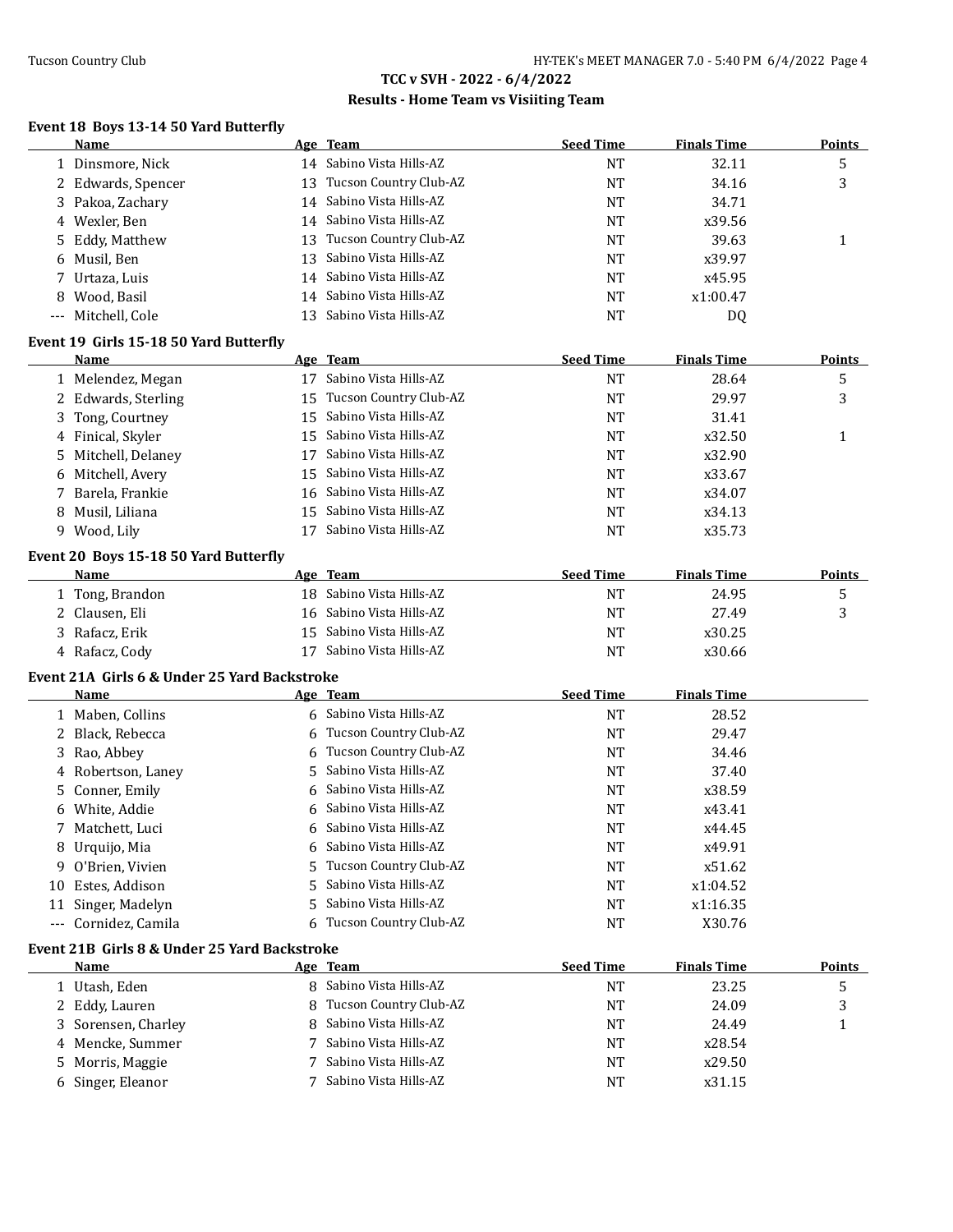### **Results - Home Team vs Visiiting Team**

# **(Event 21B Girls 8 & Under 25 Yard Backstroke)**

|       | Name                                        |    | Age Team                 | <b>Seed Time</b> | <b>Finals Time</b> | <b>Points</b> |
|-------|---------------------------------------------|----|--------------------------|------------------|--------------------|---------------|
|       | 7 Hatfield, Naomi                           |    | 7 Sabino Vista Hills-AZ  | <b>NT</b>        | x31.42             |               |
| 8     | Lewis, Peyton                               | 7  | Sabino Vista Hills-AZ    | <b>NT</b>        | x31.97             |               |
| 9     | Eggman, Reagan                              | 7  | Sabino Vista Hills-AZ    | <b>NT</b>        | x33.68             |               |
| 10    | Sutton, Lilly                               | 8  | Sabino Vista Hills-AZ    | <b>NT</b>        | x36.34             |               |
|       | 11 Campbell, Caliegh                        | 7  | Sabino Vista Hills-AZ    | NT               | x40.63             |               |
| 12    | Yancey, Penelope                            | 7  | Sabino Vista Hills-AZ    | NT               | x49.03             |               |
| $---$ | Higa-Campbell, Hazel                        | 7  | Tucson Country Club-AZ   | NT               | X28.57             |               |
| $---$ | Munger, Sonora                              | 7  | Tucson Country Club-AZ   | NT               | X37.02             |               |
|       | Montgomery, Cece                            |    | Tucson Country Club-AZ   | <b>NT</b>        | DQ                 |               |
|       | --- Wild, Rivers                            |    | Sabino Vista Hills-AZ    | <b>NT</b>        | DQ                 |               |
|       |                                             |    |                          |                  |                    |               |
|       | Event 22A Boys 6 & Under 25 Yard Backstroke |    |                          |                  |                    |               |
|       | Name                                        |    | Age Team                 | <b>Seed Time</b> | <b>Finals Time</b> |               |
|       | 1 Clausen, Otis                             |    | 6 Sabino Vista Hills-AZ  | <b>NT</b>        | 28.85              |               |
|       | 2 George, Boz                               | 6  | Sabino Vista Hills-AZ    | <b>NT</b>        | 33.68              |               |
| 3     | Maben, Miles                                | 5. | Sabino Vista Hills-AZ    | <b>NT</b>        | x51.59             |               |
| 4     | Mullenbach, Otis                            | 6  | Sabino Vista Hills-AZ    | NT               | x51.75             |               |
| 5.    | Yancey, Bennett                             | 5. | Sabino Vista Hills-AZ    | NT               | x54.55             |               |
|       | --- Kordas, Dax                             | 6  | Sabino Vista Hills-AZ    | <b>NT</b>        | DQ                 |               |
|       | Event 22B Boys 8 & Under 25 Yard Backstroke |    |                          |                  |                    |               |
|       | <b>Name</b>                                 |    | Age Team                 | <b>Seed Time</b> | <b>Finals Time</b> | <b>Points</b> |
|       | 1 Yarosz, Nash                              |    | 8 Sabino Vista Hills-AZ  | <b>NT</b>        | 22.07              | 5             |
| 2     | Edmonds, Neelan                             | 7  | Tucson Country Club-AZ   | <b>NT</b>        | 22.99              | 3             |
| 3     | Gretzer, Hudson                             | 7  | Tucson Country Club-AZ   | <b>NT</b>        | 25.78              | $\mathbf{1}$  |
| 4     | Strunk, Kason                               | 7  | Sabino Vista Hills-AZ    | <b>NT</b>        | 26.63              |               |
| 5     | Matchett, Brooks                            | 8  | Sabino Vista Hills-AZ    | NT               | x27.77             |               |
| 6     | Bonomolo, Sebastian                         | 8  | Sabino Vista Hills-AZ    | <b>NT</b>        | x29.40             |               |
| 7     | Rogers, Peter                               | 8  | Sabino Vista Hills-AZ    | <b>NT</b>        | x30.99             |               |
| 8     | Noonan, Jackson                             | 8  | Sabino Vista Hills-AZ    | <b>NT</b>        | x32.03             |               |
| 9     | Singer, Levi                                | 8  | Sabino Vista Hills-AZ    | <b>NT</b>        | x33.15             |               |
|       | 10 Johnston, Chasin                         | 8  | Sabino Vista Hills-AZ    | <b>NT</b>        | x38.11             |               |
|       | 11 Hannley, Davis                           | 8  | Sabino Vista Hills-AZ    | <b>NT</b>        | x50.68             |               |
|       | --- Cornidez, Eric                          | 8  | Tucson Country Club-AZ   | <b>NT</b>        | X28.10             |               |
|       |                                             |    |                          |                  |                    |               |
|       | Event 23 Girls 9-10 50 Yard Backstroke      |    |                          |                  |                    |               |
|       | Name                                        |    | Age Team                 | <b>Seed Time</b> | <b>Finals Time</b> | Points        |
|       | 1 Benneyworth, Caroline                     |    | 10 Sabino Vista Hills-AZ | <b>NT</b>        | 43.52              |               |
|       | 2 Benneyworth, Annabelle                    | 9  | Sabino Vista Hills-AZ    | NT               | 51.45              | 5             |
| 3     | Conner, Leah                                | q  | Sabino Vista Hills-AZ    | <b>NT</b>        | x58.84             | 3             |
|       | 4 Rao, Lucy                                 | 9  | Tucson Country Club-AZ   | <b>NT</b>        | 1:00.19            | $\mathbf{1}$  |
| 5     | Pakoa, Sami                                 | 9  | Sabino Vista Hills-AZ    | <b>NT</b>        | x1:06.57           |               |
| 6     | Diaz, Brooklynn                             | 9  | Sabino Vista Hills-AZ    | <b>NT</b>        | x1:07.33           |               |
| 7     | Singer, Celia                               | 10 | Sabino Vista Hills-AZ    | NT               | x1:07.97           |               |
| 8     | Cornidez, Maddie                            | 9  | Tucson Country Club-AZ   | <b>NT</b>        | 1:08.05            |               |
| 9     | Urquijo, Sophia                             | 9  | Sabino Vista Hills-AZ    | <b>NT</b>        | x1:19.68           |               |
|       | --- Higa-Campbell, Charlotte                | 9  | Tucson Country Club-AZ   | NT               | DQ                 |               |
|       | Event 24 Boys 9-10 50 Yard Backstroke       |    |                          |                  |                    |               |
|       | <b>Name</b>                                 |    | Age Team                 | <b>Seed Time</b> | <b>Finals Time</b> | <b>Points</b> |
|       | 1 Hannley, Harrison                         |    | 10 Sabino Vista Hills-AZ | <b>NT</b>        | 44.09              | 5             |
|       | 2 Mencke, Reef                              | 10 | Sabino Vista Hills-AZ    | <b>NT</b>        | 46.63              | 3             |
|       |                                             |    | 10 Sabino Vista Hills-AZ |                  |                    |               |
|       | 3 Ladrido, Cruz                             |    |                          | <b>NT</b>        | x46.89             |               |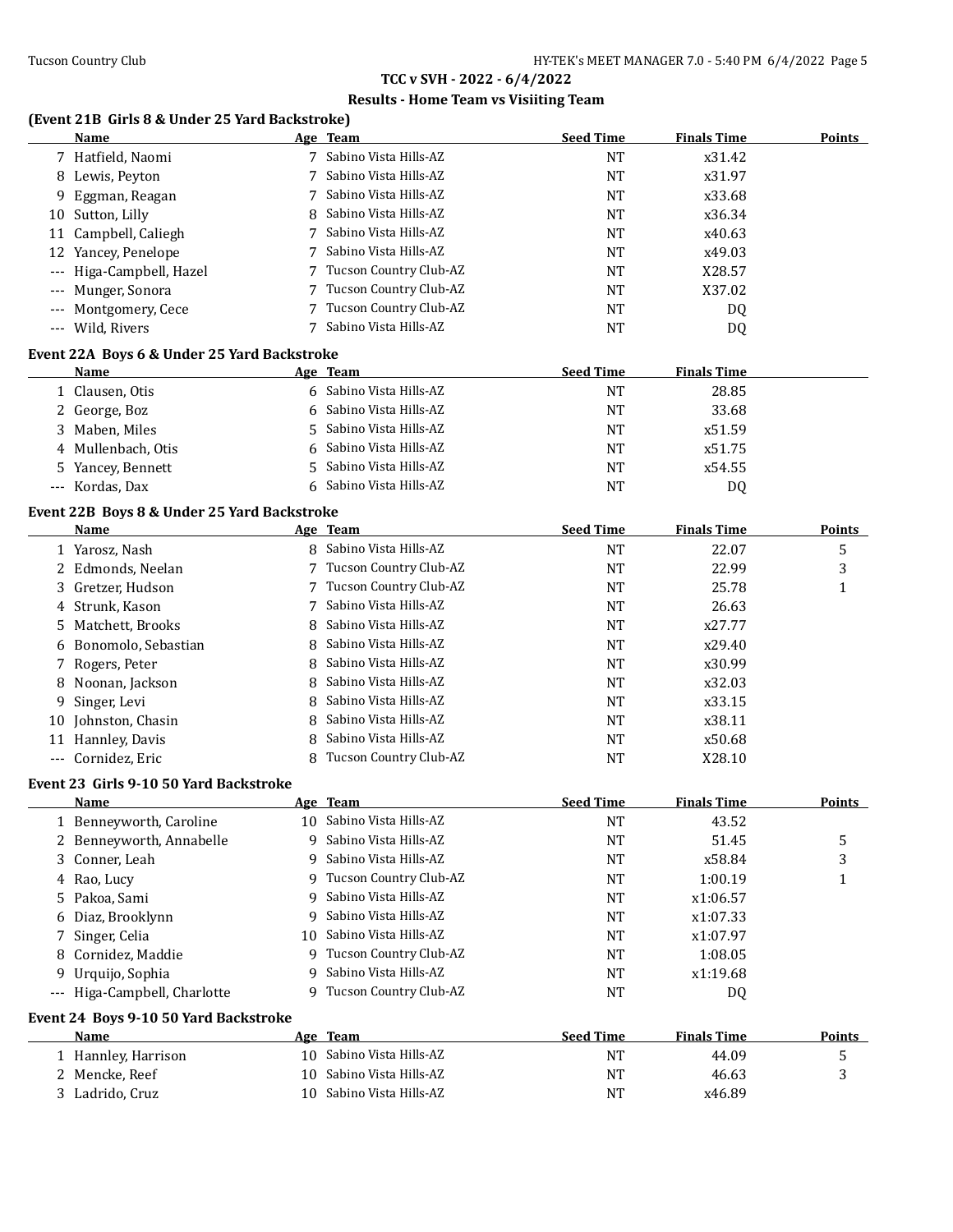### **Results - Home Team vs Visiiting Team**

## **(Event 24 Boys 9-10 50 Yard Backstroke)**

|          | (Event 24 Boys 9-10 50 Yard Backstroke)<br>Name |    | Age Team                  | <b>Seed Time</b> | <b>Finals Time</b> | <b>Points</b> |
|----------|-------------------------------------------------|----|---------------------------|------------------|--------------------|---------------|
|          | 4 Manning, Nick                                 |    | 9 Sabino Vista Hills-AZ   | <b>NT</b>        | x53.53             |               |
|          | 5 Mullenbach, Hank                              | 9  | Sabino Vista Hills-AZ     | <b>NT</b>        | x54.94             |               |
|          | 6 Linneman, Charlie                             |    | 9 Tucson Country Club-AZ  | <b>NT</b>        | 56.06              | 1             |
|          | 7 Hamm, Jacob                                   | 9  | Sabino Vista Hills-AZ     | NT               | x1:02.50           |               |
| 8        | Street, III, Liam                               | 9  | Sabino Vista Hills-AZ     | <b>NT</b>        | x1:04.70           |               |
| 9        | Musil, Nate                                     | 9  | Sabino Vista Hills-AZ     | <b>NT</b>        | x1:06.63           |               |
| 10       | Manning, Jon                                    | 9  | Sabino Vista Hills-AZ     | <b>NT</b>        | x1:09.07           |               |
|          | 11 Blanarovich, Maks                            |    | 10 Sabino Vista Hills-AZ  | NT               | x1:17.43           |               |
|          | Edmonds, Taran                                  |    | 9 Tucson Country Club-AZ  | <b>NT</b>        | X54.01             |               |
|          | Olendorf, Otto                                  |    | 9 Tucson Country Club-AZ  | <b>NT</b>        | X1:02.13           |               |
|          | Waldburger, Roy                                 |    | 9 Tucson Country Club-AZ  | NT               | DQ                 |               |
|          | Rogers, Michael                                 | 10 | Sabino Vista Hills-AZ     | NT               | DQ                 |               |
| $\cdots$ | Ashton, Carter                                  |    | 9 Tucson Country Club-AZ  | NT               | DQ                 |               |
|          | Event 25 Girls 11-12 50 Yard Backstroke         |    |                           |                  |                    |               |
|          | Name                                            |    | Age Team                  | <b>Seed Time</b> | <b>Finals Time</b> | <b>Points</b> |
|          | 1 Bonomolo, Scarlett                            |    | 12 Sabino Vista Hills-AZ  | <b>NT</b>        | 36.31              | 5             |
|          | 2 Musil, Adeline                                | 11 | Sabino Vista Hills-AZ     | <b>NT</b>        | 42.32              | 3             |
| 3.       | Sawaya, Mia                                     |    | 12 Sabino Vista Hills-AZ  | <b>NT</b>        | x43.66             |               |
|          | 4 Mosley, Adele                                 |    | 12 Sabino Vista Hills-AZ  | <b>NT</b>        | x44.53             |               |
|          | 5 Ladrido, Sage                                 |    | 12 Sabino Vista Hills-AZ  | NT               | x45.33             |               |
|          | 6 Hermann, Chloe                                | 11 | Sabino Vista Hills-AZ     | NT               | x48.33             |               |
|          | 7 Strunk, Brynn                                 | 11 | Sabino Vista Hills-AZ     | NT               | x50.42             |               |
|          | 8 Annabel, Nasser                               |    | 12 Tucson Country Club-AZ | NT               | 51.74              | 1             |
|          | 9 Pakoa, Maya                                   | 11 | Sabino Vista Hills-AZ     | NT               | x54.12             |               |
| 10       | Urtaza, Diana                                   | 11 | Sabino Vista Hills-AZ     | <b>NT</b>        | x56.03             |               |
|          | 11 Hazan, Savannah                              | 11 | Sabino Vista Hills-AZ     | <b>NT</b>        | x59.62             |               |
|          |                                                 |    |                           |                  |                    |               |
|          | Event 26 Boys 11-12 50 Yard Backstroke          |    |                           |                  |                    |               |
|          | Name                                            |    | Age Team                  | <b>Seed Time</b> | <b>Finals Time</b> | <b>Points</b> |
|          | 1 Dinsmore, Luke                                |    | 11 Sabino Vista Hills-AZ  | <b>NT</b>        | 37.88              |               |
|          | 2 Dalesandro, Lincoln                           |    | 12 Tucson Country Club-AZ | <b>NT</b>        | 41.43              | 5             |
|          | 3 Waldburger, Sonny                             |    | 11 Tucson Country Club-AZ | NT               | 41.46              | 3             |
|          | 4 Perry, Stefan                                 | 11 | Sabino Vista Hills-AZ     | NT               | 46.25              | 1             |
|          | 5 Blanarovich, Zen                              |    | 12 Sabino Vista Hills-AZ  | NT               | x48.56             |               |
|          | 6 Dirk, Boone                                   |    | 11 Tucson Country Club-AZ | <b>NT</b>        | x50.00             |               |
|          | 7 Rama, Jeffrey                                 |    | 11 Sabino Vista Hills-AZ  | $\rm{NT}$        | x50.43             |               |
|          | 8 Staples, Nick                                 |    | 11 Sabino Vista Hills-AZ  | NT               | x57.63             |               |
|          | 9 Manning, Ben                                  | 11 | Sabino Vista Hills-AZ     | NT               | x57.90             |               |
|          | 10 Rogers, Enoch                                |    | 12 Sabino Vista Hills-AZ  | NT               | x1:03.28           |               |
|          | Event 27 Girls 13-14 50 Yard Backstroke         |    |                           |                  |                    |               |
|          | Name                                            |    | Age Team                  | <b>Seed Time</b> | <b>Finals Time</b> | <b>Points</b> |
|          | 1 Clausen, Audrey                               |    | 13 Sabino Vista Hills-AZ  | <b>NT</b>        | 38.96              | 5             |
|          | 2 Hicks, Sarah                                  |    | 13 Tucson Country Club-AZ | <b>NT</b>        | 39.17              | 3             |
|          | 3 Hicks, Anne                                   | 13 | Tucson Country Club-AZ    | NT               | 41.97              | 1             |
|          | --- Wexler, Sabrina                             |    | 13 Sabino Vista Hills-AZ  | NT               | X38.44             |               |
|          | Event 28 Boys 13-14 50 Yard Backstroke          |    |                           |                  |                    |               |
|          | Name                                            |    | Age Team                  | <b>Seed Time</b> | <b>Finals Time</b> | <b>Points</b> |
|          | 1 Dinsmore, Nick                                |    | 14 Sabino Vista Hills-AZ  | <b>NT</b>        | 34.37              |               |
|          | 2 Whittman, Quinn                               |    | 13 Tucson Country Club-AZ | NT               | 36.17              | 5             |
|          | 3 Pakoa, Zachary                                |    | 14 Sabino Vista Hills-AZ  | NT               | 37.06              | 3             |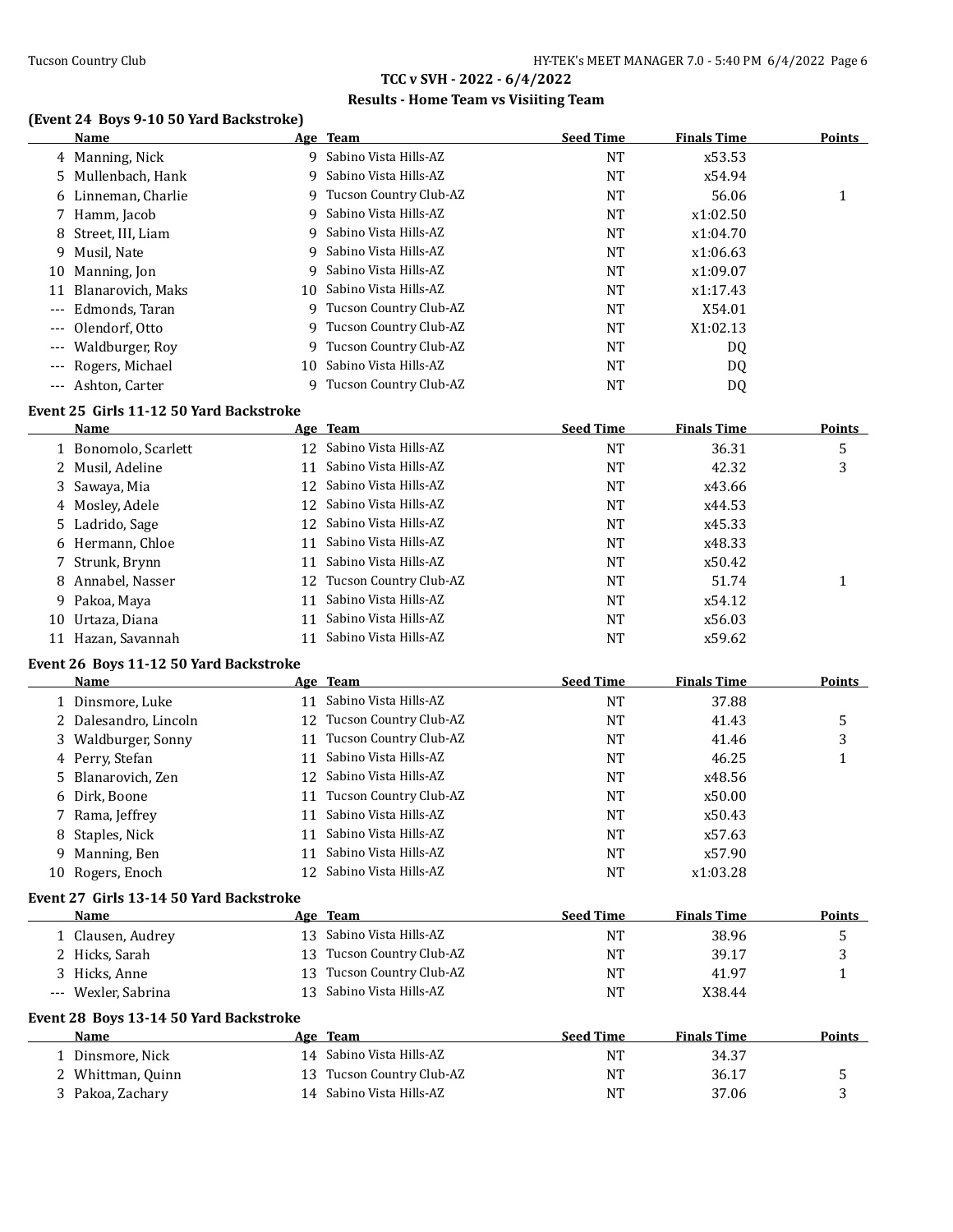## **Results - Home Team vs Visiiting Team**

### **(Event 28 Boys 13-14 50 Yard Backstroke)**

|                     | Name                                          |    | Age Team                  | <b>Seed Time</b> | <b>Finals Time</b> | <b>Points</b> |
|---------------------|-----------------------------------------------|----|---------------------------|------------------|--------------------|---------------|
|                     | 4 Urtaza, Luis                                |    | 14 Sabino Vista Hills-AZ  | <b>NT</b>        | x44.06             |               |
| 5                   | Eddy, Matthew                                 |    | 13 Tucson Country Club-AZ | <b>NT</b>        | 44.87              | 1             |
| 6                   | Musil, Ben                                    | 13 | Sabino Vista Hills-AZ     | <b>NT</b>        | x45.29             |               |
| 7                   | Wexler, Ben                                   |    | 14 Sabino Vista Hills-AZ  | NT               | x47.03             |               |
| 8                   | Johnston, Cavan                               | 14 | Sabino Vista Hills-AZ     | <b>NT</b>        | x52.37             |               |
| 9                   | Wood, Basil                                   | 14 | Sabino Vista Hills-AZ     | NT               | x59.50             |               |
|                     | --- Mitchell, Cole                            | 13 | Sabino Vista Hills-AZ     | NT               | DQ                 |               |
|                     | Event 29 Girls 15-18 50 Yard Backstroke       |    |                           |                  |                    |               |
|                     | Name                                          |    | Age Team                  | <b>Seed Time</b> | <b>Finals Time</b> | <b>Points</b> |
|                     | 1 Melendez, Megan                             |    | 17 Sabino Vista Hills-AZ  | <b>NT</b>        | 31.91              | 5             |
|                     | 2 Finical, Skyler                             |    | 15 Sabino Vista Hills-AZ  | <b>NT</b>        | 33.28              | 3             |
| 3                   | McCue, Taylor                                 |    | 17 Sabino Vista Hills-AZ  | NT               | x34.09             |               |
| 4                   | Staples, Tori                                 |    | 15 Sabino Vista Hills-AZ  | <b>NT</b>        | x35.59             |               |
|                     | 5 Staples, Kat                                |    | 17 Sabino Vista Hills-AZ  | <b>NT</b>        | x35.67             |               |
|                     | 6 Wood, Lily                                  |    | 17 Sabino Vista Hills-AZ  | <b>NT</b>        | x41.69             |               |
|                     | Event 30 Boys 15-18 50 Yard Backstroke        |    |                           |                  |                    |               |
|                     | Name                                          |    | Age Team                  | <b>Seed Time</b> | <b>Finals Time</b> | <b>Points</b> |
|                     | 1 Wiper, Devin                                |    | 18 Sabino Vista Hills-AZ  | <b>NT</b>        | 27.01              | 5             |
|                     | 2 Clausen, Eli                                |    | 16 Sabino Vista Hills-AZ  | <b>NT</b>        | 30.50              | 3             |
| 3.                  | Bonomolo, Henry                               |    | 15 Sabino Vista Hills-AZ  | <b>NT</b>        | x31.16             |               |
|                     | 4 Rafacz, Erik                                |    | 15 Sabino Vista Hills-AZ  | <b>NT</b>        | x32.37             |               |
| 5.                  | Rafacz, Cody                                  | 17 | Sabino Vista Hills-AZ     | <b>NT</b>        | x38.95             |               |
|                     | 6 Irey, Max                                   |    | 16 Sabino Vista Hills-AZ  | <b>NT</b>        | x44.50             |               |
|                     | Event 31 Girls 8 & Under 25 Yard Breaststroke |    |                           |                  |                    |               |
|                     | Name                                          |    | Age Team                  | <b>Seed Time</b> | <b>Finals Time</b> | <b>Points</b> |
|                     | 1 Benneyworth, Logan                          |    | 8 Sabino Vista Hills-AZ   | <b>NT</b>        | 28.25              | 5             |
|                     | 2 Utash, Eden                                 | 8  | Sabino Vista Hills-AZ     | <b>NT</b>        | 29.59              | 3             |
| 3                   | Obler, Stella                                 |    | 7 Tucson Country Club-AZ  | NT               | 30.05              | 1             |
| 4                   | Mencke, Summer                                | 7  | Sabino Vista Hills-AZ     | NT               | x30.39             |               |
| 5.                  | Sutton, Lilly                                 | 8  | Sabino Vista Hills-AZ     | <b>NT</b>        | x35.31             |               |
| 6                   | Shelby, Fiona                                 | 8  | Sabino Vista Hills-AZ     | NT               | x36.00             |               |
|                     | 7 Lewis, Peyton                               | 7  | Sabino Vista Hills-AZ     | <b>NT</b>        | x38.47             |               |
| 8                   | Hatfield, Naomi                               | 7  | Sabino Vista Hills-AZ     | NT               | x39.75             |               |
| 9                   | Black, Rebecca                                |    | 6 Tucson Country Club-AZ  | NT               | 40.40              |               |
|                     | 10 Sullivan, Lillian                          |    | 8 Sabino Vista Hills-AZ   | <b>NT</b>        | x45.67             |               |
| $\qquad \qquad - -$ | Higa-Campbell, Hazel                          | 7  | Tucson Country Club-AZ    | NT               | DQ                 |               |
|                     | Eddy, Lauren                                  | 8  | Tucson Country Club-AZ    | NT               | DQ                 |               |
| $---$               | Maben, Collins                                | 6  | Sabino Vista Hills-AZ     | <b>NT</b>        | DQ                 |               |
|                     | Montgomery, Cece                              |    | Tucson Country Club-AZ    | NT               | DQ                 |               |
|                     | Yancey, Penelope                              | 7  | Sabino Vista Hills-AZ     | <b>NT</b>        |                    |               |
|                     | Singer, Eleanor                               |    | Sabino Vista Hills-AZ     |                  | DQ                 |               |
|                     |                                               |    |                           | NT               | DQ                 |               |
| $---$               | Morris, Maggie                                | 7  | Sabino Vista Hills-AZ     | NT               | DQ                 |               |
|                     | Event 32 Boys 8 & Under 25 Yard Breaststroke  |    |                           |                  |                    |               |
|                     | <b>Name</b>                                   |    | Age Team                  | <b>Seed Time</b> | <b>Finals Time</b> | <b>Points</b> |
|                     | 1 Yarosz, Nash                                |    | 8 Sabino Vista Hills-AZ   | <b>NT</b>        | 28.26              | 5             |
|                     | 2 Bonomolo, Sebastian                         | 8  | Sabino Vista Hills-AZ     | NT               | 33.64              | 3             |
|                     | *3 Strunk, Kason                              | 7  | Sabino Vista Hills-AZ     | NT               | x34.38             |               |
|                     | *3 Matchett, Brooks                           |    | 8 Sabino Vista Hills-AZ   | <b>NT</b>        | x34.38             |               |

5 Johnston, Chasin 8 Sabino Vista Hills-AZ NT X35.93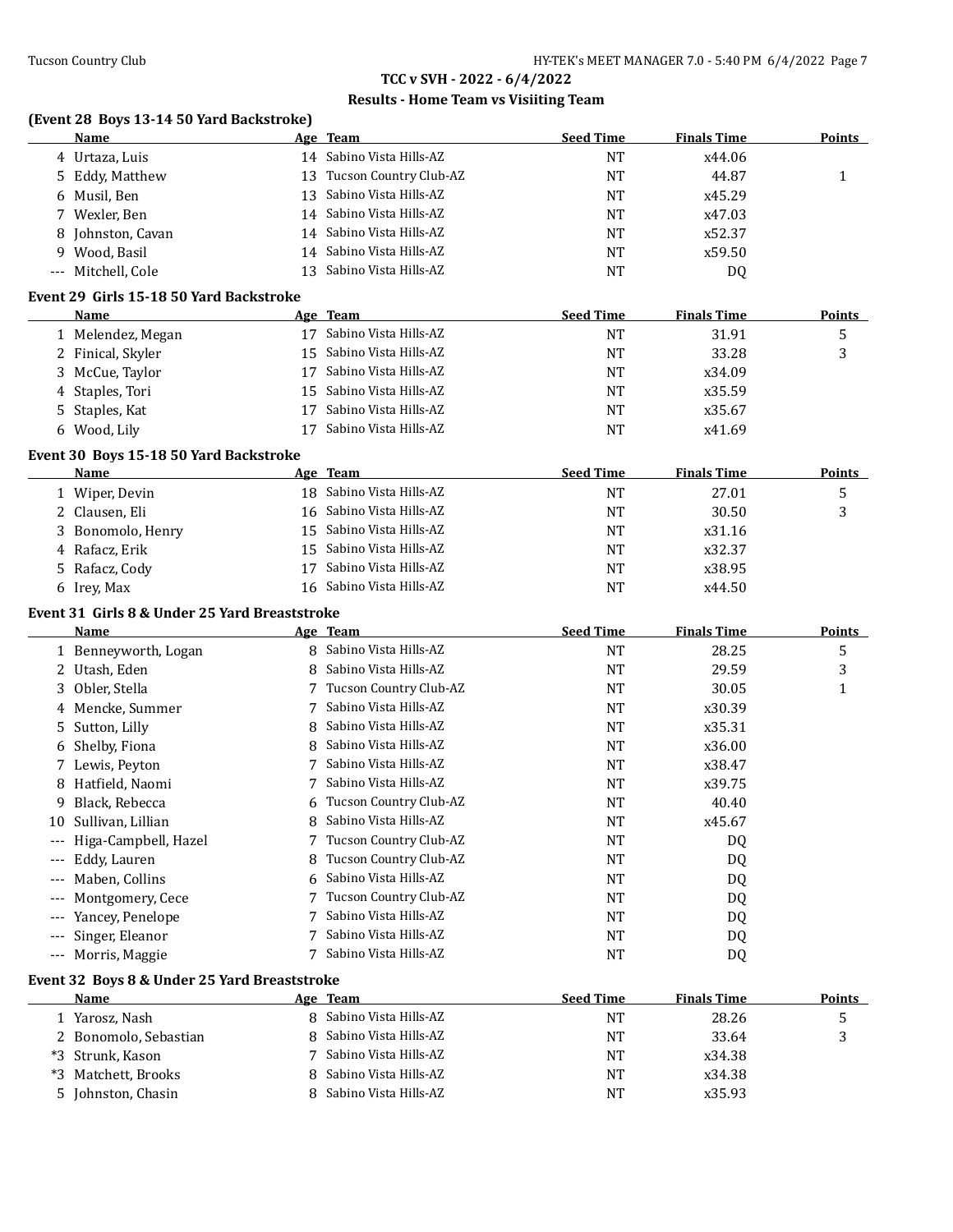|                     | (Event 32 Boys 8 & Under 25 Yard Breaststroke)<br>Name |    | Age Team                 | <b>Seed Time</b> | <b>Finals Time</b> | <b>Points</b> |
|---------------------|--------------------------------------------------------|----|--------------------------|------------------|--------------------|---------------|
|                     | 6 Singer, Levi                                         |    | 8 Sabino Vista Hills-AZ  | <b>NT</b>        | x36.43             |               |
| 7                   | Noonan, Jackson                                        | 8  | Sabino Vista Hills-AZ    | <b>NT</b>        | x41.69             |               |
| $\qquad \qquad - -$ | Rogers, Peter                                          | 8  | Sabino Vista Hills-AZ    | <b>NT</b>        | DQ                 |               |
|                     |                                                        |    |                          |                  |                    |               |
|                     | Event 33 Girls 9-10 50 Yard Breaststroke               |    |                          |                  |                    |               |
|                     | Name                                                   |    | Age Team                 | <b>Seed Time</b> | <b>Finals Time</b> | <b>Points</b> |
|                     | 1 Obler, Kinzie                                        |    | 9 Tucson Country Club-AZ | <b>NT</b>        | 47.07              | 5             |
|                     | 2 Noseck, Kinsley                                      | 9  | Sabino Vista Hills-AZ    | <b>NT</b>        | 51.76              | 3             |
| 3                   | Watkins, Claudia                                       | 9  | Sabino Vista Hills-AZ    | NT               | 53.38              | 1             |
| 4                   | Diaz, Brooklynn                                        | q  | Sabino Vista Hills-AZ    | NT               | x59.57             |               |
| 5                   | Singer, Celia                                          | 10 | Sabino Vista Hills-AZ    | <b>NT</b>        | x1:02.33           |               |
| 6                   | Pakoa, Sami                                            | 9  | Sabino Vista Hills-AZ    | <b>NT</b>        | x1:26.03           |               |
|                     | Cornidez, Maddie                                       | 9  | Tucson Country Club-AZ   | <b>NT</b>        | DQ                 |               |
|                     | --- Urquijo, Sophia                                    | 9  | Sabino Vista Hills-AZ    | <b>NT</b>        | DQ                 |               |
|                     | Event 34 Boys 9-10 50 Yard Breaststroke                |    |                          |                  |                    |               |
|                     | Name                                                   |    | Age Team                 | <b>Seed Time</b> | <b>Finals Time</b> | <b>Points</b> |
|                     | 1 McCarrell, Sam                                       |    | 9 Tucson Country Club-AZ | <b>NT</b>        | 42.59              | 5             |
| $2^{\circ}$         | Mencke, Reef                                           | 10 | Sabino Vista Hills-AZ    | <b>NT</b>        | 47.44              | 3             |
| 3                   | Ladrido, Cruz                                          | 10 | Sabino Vista Hills-AZ    | NT               | 47.50              | 1             |
| 4                   | Rogers, Michael                                        | 10 | Sabino Vista Hills-AZ    | <b>NT</b>        | x53.30             |               |
| 5                   | Manning, Jon                                           | 9  | Sabino Vista Hills-AZ    | <b>NT</b>        | x54.63             |               |
| 6                   | Edmonds, Taran                                         | 9  | Tucson Country Club-AZ   | <b>NT</b>        | 58.44              |               |
| 7                   | Dalesandro, Kason                                      | 10 | Tucson Country Club-AZ   | <b>NT</b>        | x59.46             |               |
| 8                   | Johnston, Saxon                                        | 10 | Sabino Vista Hills-AZ    | <b>NT</b>        | x59.78             |               |
| 9.                  | Linneman, Charlie                                      | 9  | Tucson Country Club-AZ   | <b>NT</b>        | x1:03.91           |               |
| 10                  | Waldburger, Roy                                        | 9  | Tucson Country Club-AZ   | <b>NT</b>        | x1:04.12           |               |
|                     | 11 Starceski, Patrick                                  | 9  | Sabino Vista Hills-AZ    | <b>NT</b>        | x1:17.69           |               |
|                     | 12 Musil, Nate                                         | 9  | Sabino Vista Hills-AZ    | <b>NT</b>        | x1:22.94           |               |
|                     | Hamm, Jacob                                            | 9  | Sabino Vista Hills-AZ    | <b>NT</b>        | DQ                 |               |
|                     | Street, III, Liam                                      | 9  | Sabino Vista Hills-AZ    | <b>NT</b>        | DQ                 |               |
|                     | --- Ashton, Carter                                     | 9  | Tucson Country Club-AZ   | <b>NT</b>        | DQ                 |               |
|                     |                                                        |    |                          |                  |                    |               |
|                     | Event 35 Girls 11-12 50 Yard Breaststroke<br>Name      |    | Age Team                 | <b>Seed Time</b> | <b>Finals Time</b> | <b>Points</b> |
|                     | 1 Bonomolo, Scarlett                                   |    | 12 Sabino Vista Hills-AZ | <b>NT</b>        | 37.83              | 5             |
|                     | 2 Sawaya, Mia                                          | 12 | Sabino Vista Hills-AZ    | NT               | 43.90              |               |
|                     |                                                        | 12 | Sabino Vista Hills-AZ    | NT               | x44.19             | 3             |
| 3.                  | Ladrido, Sage                                          |    | Sabino Vista Hills-AZ    |                  | x46.34             |               |
| 4                   | Mosley, Adele                                          | 12 |                          | NT               |                    |               |
| 5.                  | Musil, Adeline                                         | 11 | Sabino Vista Hills-AZ    | NT               | x47.47             |               |
| 6                   | Hermann, Chloe                                         | 11 | Sabino Vista Hills-AZ    | NT               | x48.97             |               |
| 7                   | Strunk, Brynn                                          | 11 | Sabino Vista Hills-AZ    | NT               | x53.56             |               |
| 8                   | Urtaza, Diana                                          | 11 | Sabino Vista Hills-AZ    | <b>NT</b>        | x56.35             |               |
| 9.                  | Hazan, Savannah                                        | 11 | Sabino Vista Hills-AZ    | NT               | x56.47             |               |
|                     | 10 Pakoa, Maya                                         | 11 | Sabino Vista Hills-AZ    | NT               | x1:02.07           |               |
|                     | Event 36 Boys 11-12 50 Yard Breaststroke               |    |                          |                  |                    |               |
|                     |                                                        |    |                          |                  |                    |               |

| Name                |    | Age Team               | <b>Seed Time</b> | <b>Finals Time</b> | <b>Points</b> |
|---------------------|----|------------------------|------------------|--------------------|---------------|
| Noseck, Lincoln     |    | Sabino Vista Hills-AZ  | NΤ               | 42.96              |               |
| 2 Waldburger, Sonny | 11 | Tucson Country Club-AZ | NT               | 44.96              |               |
| 3 Dinsmore, Luke    |    | Sabino Vista Hills-AZ  | <b>NT</b>        | 46.75              |               |
| 4 Rama, Jeffrey     |    | Sabino Vista Hills-AZ  | NT               | x52.25             |               |
| 5 Manning, Ben      |    | Sabino Vista Hills-AZ  | NT               | x56.94             |               |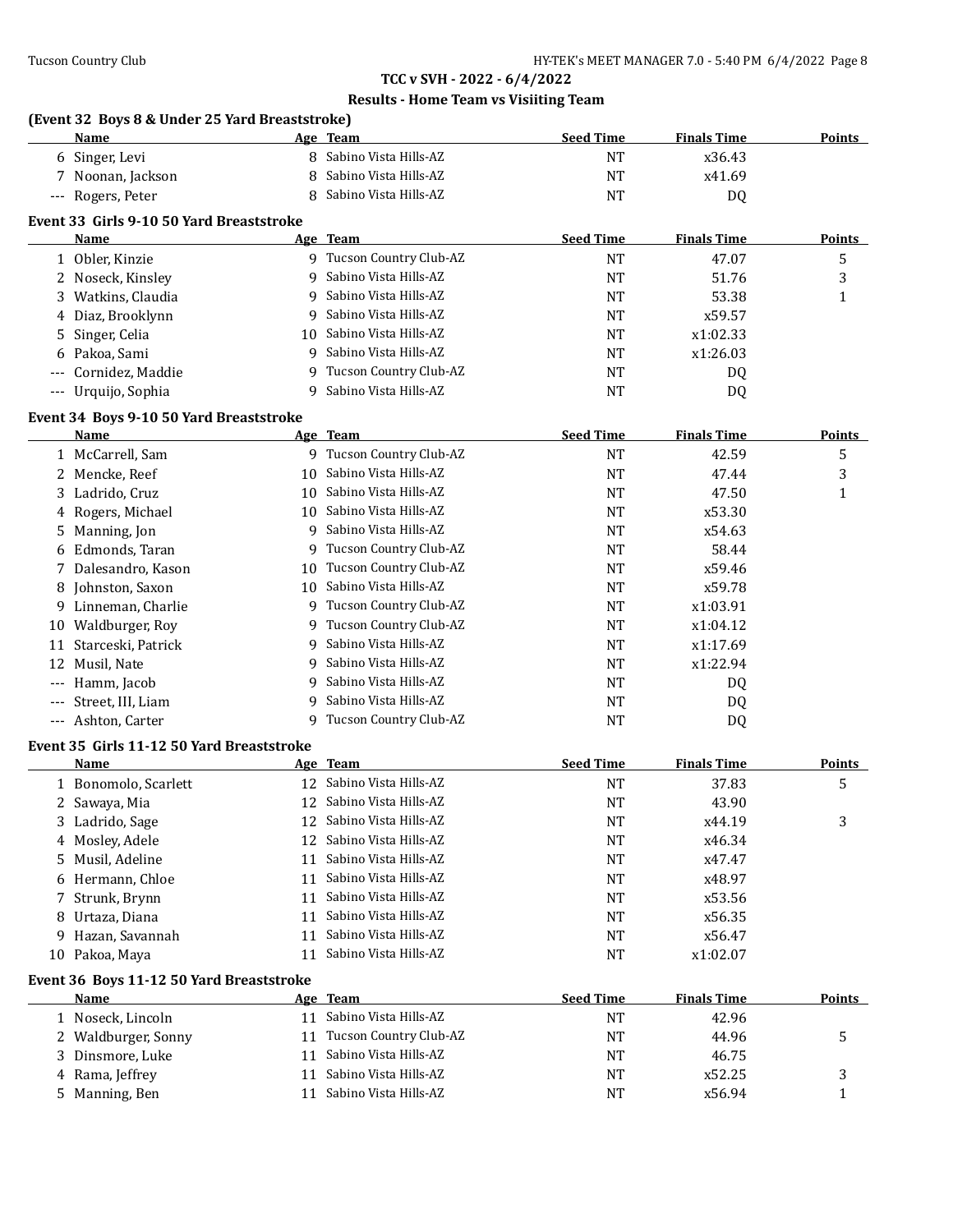| Name                                        |    | Age Team                  | <b>Seed Time</b> | <b>Finals Time</b> | <b>Points</b> |
|---------------------------------------------|----|---------------------------|------------------|--------------------|---------------|
| 6 Perry, Stefan                             |    | 11 Sabino Vista Hills-AZ  | <b>NT</b>        | x57.75             |               |
| 7 Blanarovich, Zen                          |    | 12 Sabino Vista Hills-AZ  | <b>NT</b>        | x1:03.03           |               |
| Rogers, Enoch<br>8                          |    | 12 Sabino Vista Hills-AZ  | <b>NT</b>        | x1:10.93           |               |
| Dirk, Boone<br>$---$                        |    | 11 Tucson Country Club-AZ | <b>NT</b>        | DQ                 |               |
| --- Staples, Nick                           |    | 11 Sabino Vista Hills-AZ  | <b>NT</b>        | DQ                 |               |
| Event 37 Girls 13-14 50 Yard Breaststroke   |    |                           |                  |                    |               |
| Name                                        |    | Age Team                  | <b>Seed Time</b> | <b>Finals Time</b> | <b>Points</b> |
| 1 Wexler, Sabrina                           |    | 13 Sabino Vista Hills-AZ  | <b>NT</b>        | 40.89              | 5             |
| 2 Hicks, Sarah                              |    | 13 Tucson Country Club-AZ | <b>NT</b>        | 40.93              | 3             |
| 3 Hannley, Sophie                           |    | 13 Sabino Vista Hills-AZ  | <b>NT</b>        | 42.34              | $\mathbf{1}$  |
| --- Clausen, Audrey                         |    | 13 Sabino Vista Hills-AZ  | <b>NT</b>        | X43.90             |               |
| Event 38 Boys 13-14 50 Yard Breaststroke    |    |                           |                  |                    |               |
| Name                                        |    | Age Team                  | <b>Seed Time</b> | <b>Finals Time</b> | <b>Points</b> |
| 1 Noseck, Roman                             |    | 13 Sabino Vista Hills-AZ  | <b>NT</b>        | 36.07              | 5             |
| 2 Dinsmore, Nick                            |    | 14 Sabino Vista Hills-AZ  | <b>NT</b>        | 38.86              | 3             |
| 3 Pakoa, Zachary                            |    | 14 Sabino Vista Hills-AZ  | NT               | x42.71             |               |
| 4 Edwards, Spencer                          |    | 13 Tucson Country Club-AZ | <b>NT</b>        | 43.18              | $\mathbf{1}$  |
| Whittman, Quinn<br>5.                       |    | 13 Tucson Country Club-AZ | <b>NT</b>        | 44.69              |               |
| 6 Musil, Ben                                |    | 13 Sabino Vista Hills-AZ  | <b>NT</b>        | x46.00             |               |
| 7 Urtaza, Luis                              |    | 14 Sabino Vista Hills-AZ  | <b>NT</b>        | x48.69             |               |
| 8 Johnston, Cavan                           |    | 14 Sabino Vista Hills-AZ  | <b>NT</b>        | x52.95             |               |
| Wood, Basil<br>9                            |    | 14 Sabino Vista Hills-AZ  | <b>NT</b>        | x59.19             |               |
| Mitchell, Cole<br>---                       |    | 13 Sabino Vista Hills-AZ  | <b>NT</b>        | DQ                 |               |
| --- Wexler, Ben                             |    | 14 Sabino Vista Hills-AZ  | <b>NT</b>        | DQ                 |               |
| Event 39 Girls 15-18 50 Yard Breaststroke   |    |                           |                  |                    |               |
| Name                                        |    | Age Team                  | <b>Seed Time</b> | <b>Finals Time</b> | <b>Points</b> |
| 1 Mitchell, Delaney                         |    | 17 Sabino Vista Hills-AZ  | <b>NT</b>        | 37.00              | 5             |
| 2 Tong, Courtney                            |    | 15 Sabino Vista Hills-AZ  | <b>NT</b>        | 37.01              | 3             |
| 3<br>Staples, Kat                           |    | 17 Sabino Vista Hills-AZ  | <b>NT</b>        | x40.16             |               |
| 4 McCue, Taylor                             |    | 17 Sabino Vista Hills-AZ  | <b>NT</b>        | x40.29             |               |
| Staples, Tori<br>5                          |    | 15 Sabino Vista Hills-AZ  | <b>NT</b>        | x43.94             |               |
| 6 Wood, Lily                                |    | 17 Sabino Vista Hills-AZ  | <b>NT</b>        | x49.10             |               |
| Event 40 Boys 15-18 50 Yard Breaststroke    |    |                           |                  |                    |               |
| Name                                        |    | Age Team                  | <b>Seed Time</b> | <b>Finals Time</b> | <b>Points</b> |
| 1 Tong, Brandon                             |    | 18 Sabino Vista Hills-AZ  | <b>NT</b>        | 28.82              | 5             |
| Bonomolo, Henry<br>2                        | 15 | Sabino Vista Hills-AZ     | <b>NT</b>        | 32.16              | 3             |
| Wiper, Devin<br>3                           | 18 | Sabino Vista Hills-AZ     | NT               | x34.13             |               |
| Clausen, Eli<br>4                           | 16 | Sabino Vista Hills-AZ     | NT               | x35.59             |               |
| Rafacz, Erik<br>*5                          | 15 | Sabino Vista Hills-AZ     | NT               | x37.57             |               |
| Rafacz, Cody<br>*5                          | 17 | Sabino Vista Hills-AZ     | NT               | x37.57             |               |
| Mulholland, Ryan<br>7                       | 18 | Sabino Vista Hills-AZ     | NT               | x40.13             |               |
| 8 Irey, Max                                 | 16 | Sabino Vista Hills-AZ     | NT               | x45.85             |               |
| Event 41A Girls 6 & Under 25 Yard Freestyle |    |                           |                  |                    |               |
| Name                                        |    | Age Team                  | <b>Seed Time</b> | <b>Finals Time</b> |               |
| 1 Black, Rebecca                            |    | 6 Tucson Country Club-AZ  | <b>NT</b>        | 21.69              |               |
| 2 Maben, Collins                            | 6  | Sabino Vista Hills-AZ     | <b>NT</b>        | 22.02              |               |
| Cornidez, Camila<br>3                       | 6  | Tucson Country Club-AZ    | NT               | 26.13              |               |
| 4 Conner, Emily                             | 6  | Sabino Vista Hills-AZ     | <b>NT</b>        | 32.16              |               |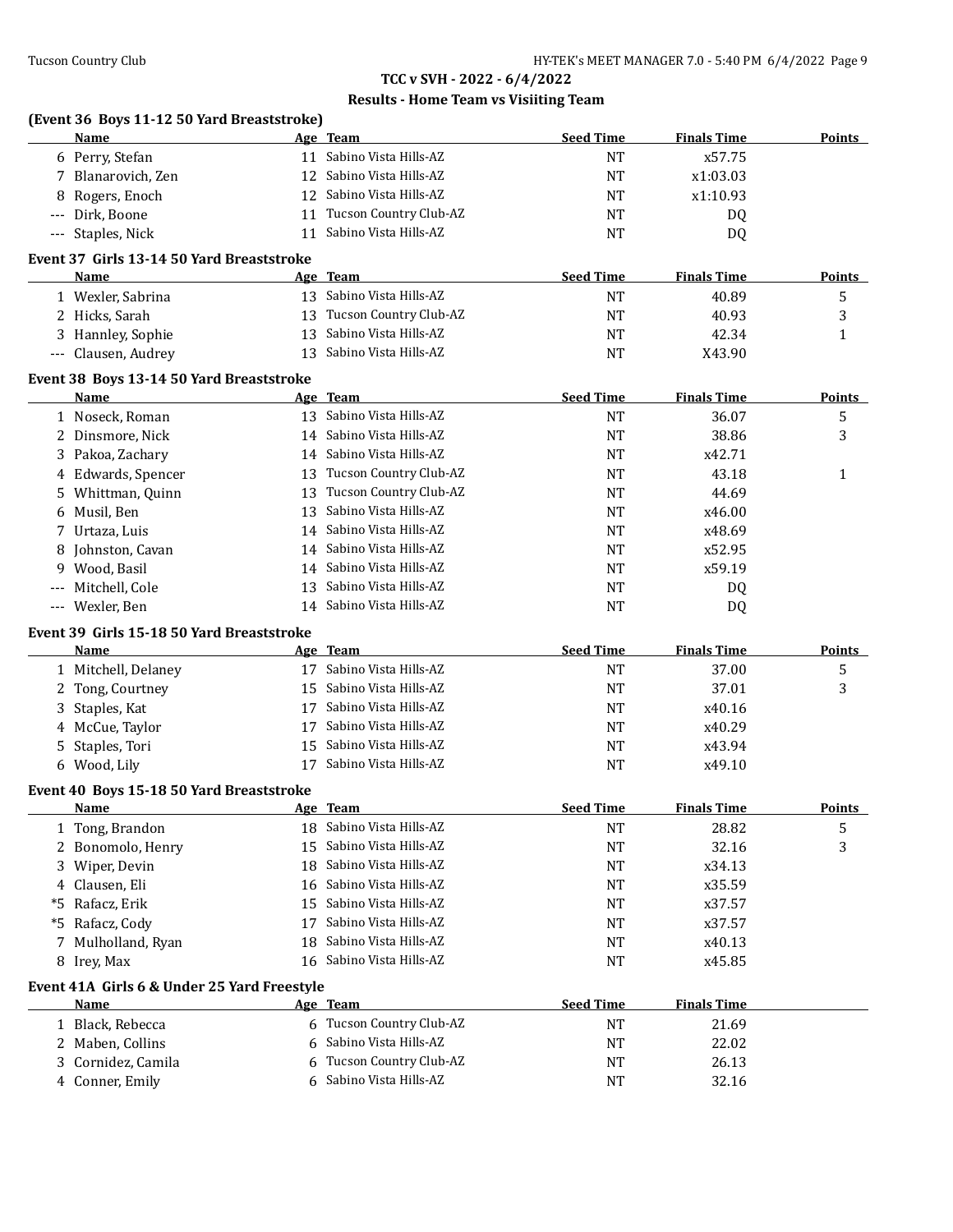### **Results - Home Team vs Visiiting Team**

### **(Event 41A Girls 6 & Under 25 Yard Freestyle)**

| <b>Name</b> |                                                                                                                                               | <b>Seed Time</b>                                                                                                                                                                                       | <b>Finals Time</b> |
|-------------|-----------------------------------------------------------------------------------------------------------------------------------------------|--------------------------------------------------------------------------------------------------------------------------------------------------------------------------------------------------------|--------------------|
|             |                                                                                                                                               | NT                                                                                                                                                                                                     | x35.59             |
|             |                                                                                                                                               | NT                                                                                                                                                                                                     | x36.81             |
|             |                                                                                                                                               | NT                                                                                                                                                                                                     | x38.00             |
|             |                                                                                                                                               | NT                                                                                                                                                                                                     | x43.82             |
|             |                                                                                                                                               | NT                                                                                                                                                                                                     | x45.57             |
|             |                                                                                                                                               | <b>NT</b>                                                                                                                                                                                              | x1:07.31           |
|             |                                                                                                                                               | NT                                                                                                                                                                                                     | x1:21.28           |
|             | 5 Robertson, Laney<br>6 O'Brien, Vivien<br>7 Matchett, Luci<br>8 Urquijo, Mia<br>9 White, Addie<br>10 Singer, Madelyn<br>Estes, Addison<br>11 | Age Team<br>5 Sabino Vista Hills-AZ<br>5 Tucson Country Club-AZ<br>6 Sabino Vista Hills-AZ<br>6 Sabino Vista Hills-AZ<br>6 Sabino Vista Hills-AZ<br>5 Sabino Vista Hills-AZ<br>5 Sabino Vista Hills-AZ |                    |

#### **Event 41B Girls 8 & Under 25 Yard Freestyle**

|       | Name                                       |    | Age Team               | <b>Seed Time</b> | <b>Finals Time</b> | <b>Points</b> |
|-------|--------------------------------------------|----|------------------------|------------------|--------------------|---------------|
|       | 1 Benneyworth, Logan                       | 8  | Sabino Vista Hills-AZ  | NT               | 19.22              | 5             |
|       | 2 Eddy, Lauren                             | 8  | Tucson Country Club-AZ | NT               | 19.25              | 3             |
|       | 3 Obler, Stella                            |    | Tucson Country Club-AZ | <b>NT</b>        | 21.29              | 1             |
| 4     | Shelby, Fiona                              | 8  | Sabino Vista Hills-AZ  | NT               | 23.12              |               |
| 5.    | Sutton, Lilly                              | 8  | Sabino Vista Hills-AZ  | NT               | x23.75             |               |
| 6     | Eggman, Reagan                             |    | Sabino Vista Hills-AZ  | NT               | x24.50             |               |
|       | 7 Higa-Campbell, Hazel                     |    | Tucson Country Club-AZ | NT               | x24.94             |               |
| 8     | Sorensen, Charley                          | 8  | Sabino Vista Hills-AZ  | NT               | x28.65             |               |
| 9     | Lewis, Peyton                              |    | Sabino Vista Hills-AZ  | <b>NT</b>        | x28.85             |               |
| 10    | Hatfield, Naomi                            |    | Sabino Vista Hills-AZ  | <b>NT</b>        | x28.86             |               |
| 11    | Morris, Maggie                             |    | Sabino Vista Hills-AZ  | <b>NT</b>        | x30.40             |               |
| 12    | Montgomery, Cece                           |    | Tucson Country Club-AZ | <b>NT</b>        | x30.51             |               |
| 13    | Munger, Sonora                             |    | Tucson Country Club-AZ | <b>NT</b>        | x30.62             |               |
| 14    | Wild, Rivers                               |    | Sabino Vista Hills-AZ  | NT               | x31.15             |               |
| 15    | Singer, Eleanor                            |    | Sabino Vista Hills-AZ  | NT               | x32.94             |               |
| 16    | Campbell, Caliegh                          |    | Sabino Vista Hills-AZ  | <b>NT</b>        | x32.97             |               |
| 17    | Rao, Abbey                                 | 6  | Tucson Country Club-AZ | NT               | x33.75             |               |
| 18    | Sullivan, Lillian                          | 8  | Sabino Vista Hills-AZ  | NT               | x35.57             |               |
| $---$ | O'Brien, Vivien                            | 5. | Tucson Country Club-AZ | NT               | DQ                 |               |
|       | Event 42A Boys 6 & Under 25 Yard Freestyle |    |                        |                  |                    |               |

| <b>Name</b>        | Age Team                | <b>Seed Time</b> | <b>Finals Time</b> |
|--------------------|-------------------------|------------------|--------------------|
| .   George, Boz    | 6 Sabino Vista Hills-AZ | NT               | 28.41              |
| 2 Clausen, Otis    | 6 Sabino Vista Hills-AZ | NT               | 29.69              |
| 3 Maben, Miles     | 5 Sabino Vista Hills-AZ | NT               | x41.62             |
| 4 Mullenbach, Otis | 6 Sabino Vista Hills-AZ | NT               | x41.71             |
| 5 Yancey, Bennett  | 5 Sabino Vista Hills-AZ | NT               | x57.17             |
| 6 Kordas, Dax      | 6 Sabino Vista Hills-AZ | NT               | x1:00.00           |

#### **Event 42B Boys 8 & Under 25 Yard Freestyle**

|    | <b>Name</b>           |   | Age Team                 | <b>Seed Time</b> | <b>Finals Time</b> | <b>Points</b> |
|----|-----------------------|---|--------------------------|------------------|--------------------|---------------|
|    | 1 Yarosz, Nash        |   | 8 Sabino Vista Hills-AZ  | NT               | 18.40              | 5             |
|    | 2 Edmonds, Neelan     |   | 7 Tucson Country Club-AZ | NT               | 19.14              | 3             |
|    | 3 Bonomolo, Sebastian |   | 8 Sabino Vista Hills-AZ  | NT               | 22.87              |               |
|    | 4 Gretzer, Hudson     |   | 7 Tucson Country Club-AZ | NT               | 23.16              |               |
|    | 5 Strunk, Kason       |   | 7 Sabino Vista Hills-AZ  | NT               | x24.84             |               |
|    | 6 Johnston, Chasin    |   | 8 Sabino Vista Hills-AZ  | NT               | x26.53             |               |
|    | 7 Singer, Levi        |   | 8 Sabino Vista Hills-AZ  | NT               | x27.09             |               |
|    | 8 Cornidez, Eric      |   | 8 Tucson Country Club-AZ | NT               | x27.96             |               |
|    | 9 Noonan, Jackson     |   | 8 Sabino Vista Hills-AZ  | <b>NT</b>        | x30.01             |               |
| 10 | Unger, Jackson        | 8 | Tucson Country Club-AZ   | NT               | x30.47             |               |
|    | 11 Hannley, Davis     |   | 8 Sabino Vista Hills-AZ  | <b>NT</b>        | x31.44             |               |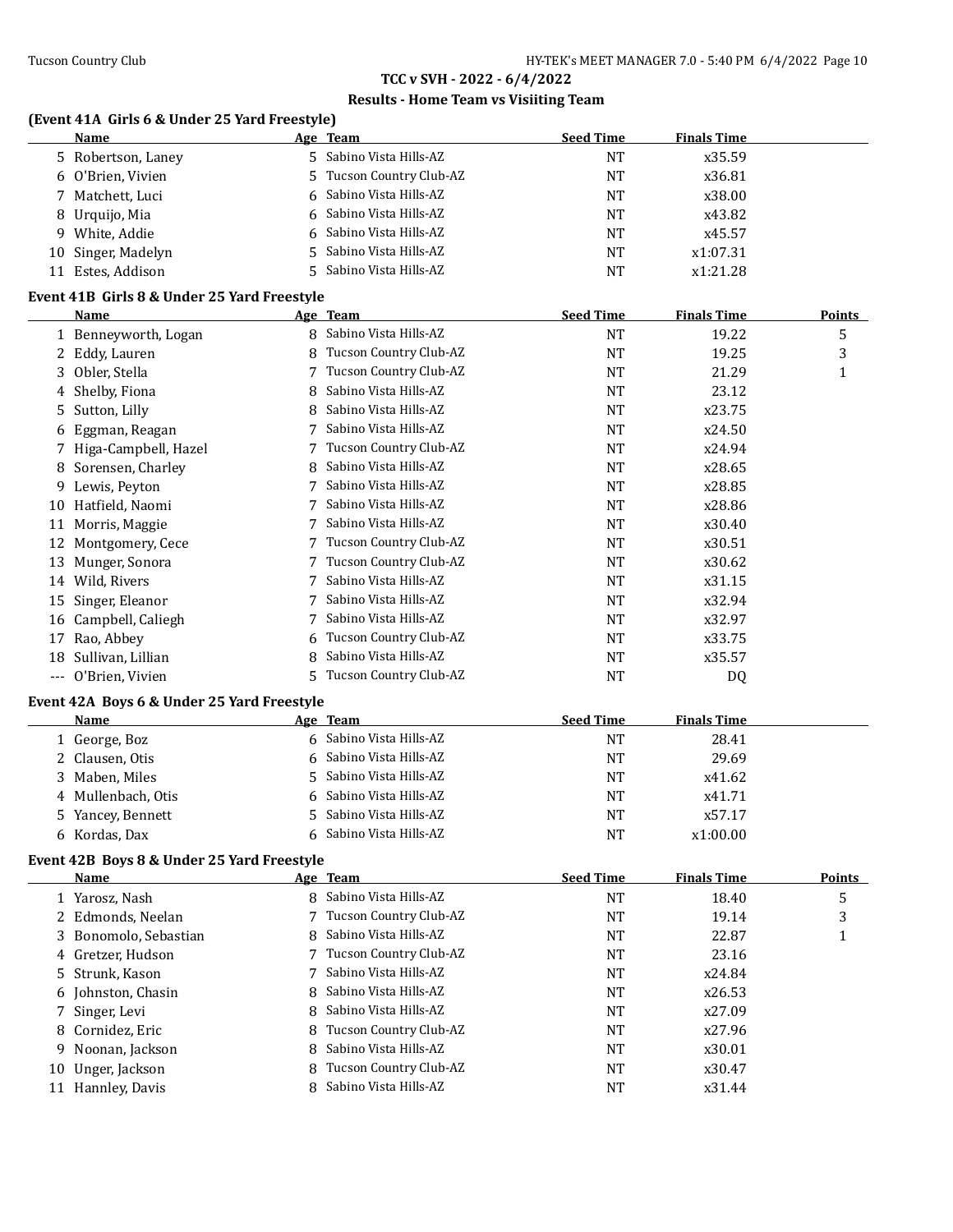### **Results - Home Team vs Visiiting Team**

### **(Event 42B Boys 8 & Under 25 Yard Freestyle)**

|     | Name                                          |    | Age Team                      | <b>Seed Time</b> | <b>Finals Time</b> | <b>Points</b> |
|-----|-----------------------------------------------|----|-------------------------------|------------------|--------------------|---------------|
|     | Rogers, Peter                                 |    | 8 Sabino Vista Hills-AZ       | <b>NT</b>        | DQ                 |               |
|     | Matchett, Brooks                              |    | 8 Sabino Vista Hills-AZ       | <b>NT</b>        | DQ                 |               |
|     |                                               |    |                               |                  |                    |               |
|     | Event 43 Girls 9-10 50 Yard Freestyle<br>Name |    | Age Team                      | <b>Seed Time</b> | <b>Finals Time</b> | <b>Points</b> |
|     | 1 Benneyworth, Caroline                       |    | 10 Sabino Vista Hills-AZ      | <b>NT</b>        | 35.69              | 5             |
|     | 2 Obler, Kinzie                               | 9  | Tucson Country Club-AZ        | <b>NT</b>        | 36.15              | 3             |
| 3   | Benneyworth, Annabelle                        | 9  | Sabino Vista Hills-AZ         | <b>NT</b>        | 40.59              | 1             |
| 4   | Noseck, Kinsley                               | 9  | Sabino Vista Hills-AZ         | <b>NT</b>        | x41.94             |               |
| 5   | Watkins, Claudia                              | 9  | Sabino Vista Hills-AZ         | <b>NT</b>        | x42.44             |               |
| 6   | Conner, Leah                                  | 9  | Sabino Vista Hills-AZ         | <b>NT</b>        | x48.56             |               |
| 7   | Singer, Celia                                 |    | 10 Sabino Vista Hills-AZ      | <b>NT</b>        | x54.78             |               |
| 8   | Rao, Lucy                                     | 9  | Tucson Country Club-AZ        | <b>NT</b>        | 55.00              |               |
| 9   | Cornidez, Maddie                              | 9  | Tucson Country Club-AZ        | <b>NT</b>        | x55.28             |               |
| 10  | Diaz, Brooklynn                               | 9  | Sabino Vista Hills-AZ         | <b>NT</b>        | x56.84             |               |
| 11  | Pakoa, Sami                                   | 9  | Sabino Vista Hills-AZ         | <b>NT</b>        | x1:04.27           |               |
| 12  | Urquijo, Sophia                               | 9  | Sabino Vista Hills-AZ         | <b>NT</b>        | x1:11.06           |               |
|     |                                               |    | 9 Tucson Country Club-AZ      | <b>NT</b>        |                    |               |
|     | --- Higa-Campbell, Charlotte                  |    |                               |                  | DQ                 |               |
|     | Event 44 Boys 9-10 50 Yard Freestyle          |    |                               |                  |                    |               |
|     | Name                                          |    | Age Team                      | <b>Seed Time</b> | <b>Finals Time</b> | <b>Points</b> |
|     | 1 McCarrell, Sam                              |    | 9 Tucson Country Club-AZ      | <b>NT</b>        | 31.96              | 5             |
|     | 2 Ladrido, Cruz                               | 10 | Sabino Vista Hills-AZ         | <b>NT</b>        | 35.50              |               |
|     | 3 Hannley, Harrison                           | 10 | Sabino Vista Hills-AZ         | <b>NT</b>        | 35.52              |               |
|     | 4 Mencke, Reef                                |    | 10 Sabino Vista Hills-AZ      | <b>NT</b>        | x36.40             | 3             |
| 5   | Edwards, Bryce                                | 9  | Tucson Country Club-AZ        | <b>NT</b>        | 40.72              | 1             |
| 6   | Rogers, Michael                               | 10 | Sabino Vista Hills-AZ         | NT               | x42.38             |               |
| 7   | Edmonds, Taran                                | 9  | Tucson Country Club-AZ        | <b>NT</b>        | x43.88             |               |
| 8   | Manning, Nick                                 | 9  | Sabino Vista Hills-AZ         | <b>NT</b>        | x44.40             |               |
| 9   | Dalesandro, Kason                             | 10 | Tucson Country Club-AZ        | <b>NT</b>        | x45.25             |               |
|     | 10 Mullenbach, Hank                           | 9  | Sabino Vista Hills-AZ         | <b>NT</b>        | x46.56             |               |
|     | 11 Linneman, Charlie                          | 9  | Tucson Country Club-AZ        | <b>NT</b>        | x47.31             |               |
|     | 12 Manning, Jon                               | 9  | Sabino Vista Hills-AZ         | <b>NT</b>        | x49.67             |               |
| 13  | Johnston, Saxon                               | 10 | Sabino Vista Hills-AZ         | <b>NT</b>        | x50.82             |               |
|     | 14 Starceski, Patrick                         | 9  | Sabino Vista Hills-AZ         | NT               | x52.43             |               |
|     | 15 Olendorf, Otto                             |    | 9 Tucson Country Club-AZ      | <b>NT</b>        | x58.63             |               |
|     | 16 Street, III, Liam                          |    | 9 Sabino Vista Hills-AZ       | <b>NT</b>        | x1:00.04           |               |
|     | 17 Hamm, Jacob                                | 9  | Sabino Vista Hills-AZ         | <b>NT</b>        | x1:05.03           |               |
|     | 18 Musil, Nate                                |    | 9 Sabino Vista Hills-AZ       | <b>NT</b>        | x1:05.12           |               |
| 19  | Blanarovich, Maks                             |    | 10 Sabino Vista Hills-AZ      | <b>NT</b>        | x1:10.11           |               |
| --- | Ashton, Carter                                |    | 9 Tucson Country Club-AZ      | <b>NT</b>        | DQ                 |               |
|     | Event 45 Girls 11-12 50 Yard Freestyle        |    |                               |                  |                    |               |
|     | Name                                          |    | Age Team                      | <b>Seed Time</b> | <b>Finals Time</b> | <b>Points</b> |
|     | 1 Bonomolo, Scarlett                          |    | 12 Sabino Vista Hills-AZ      | <b>NT</b>        | 31.32              |               |
|     | 2 Ladrido, Sage                               | 12 | Sabino Vista Hills-AZ         | NT               | 31.79              | 5             |
| 3   | Sawaya, Mia                                   | 12 | Sabino Vista Hills-AZ         | NT               | x33.76             | 3             |
| 4   | Musil, Adeline                                | 11 | Sabino Vista Hills-AZ         | NT               | x34.95             |               |
| 5.  | Annabel, Nasser                               | 12 | <b>Tucson Country Club-AZ</b> | NT               | 36.28              | 1             |
| 6   | Mosley, Adele                                 | 12 | Sabino Vista Hills-AZ         | NT               | x38.78             |               |
| 7   | Urtaza, Diana                                 | 11 | Sabino Vista Hills-AZ         | NT               | x42.60             |               |
|     | 8 Hermann, Chloe                              | 11 | Sabino Vista Hills-AZ         | NT               | x42.98             |               |
|     |                                               |    |                               |                  |                    |               |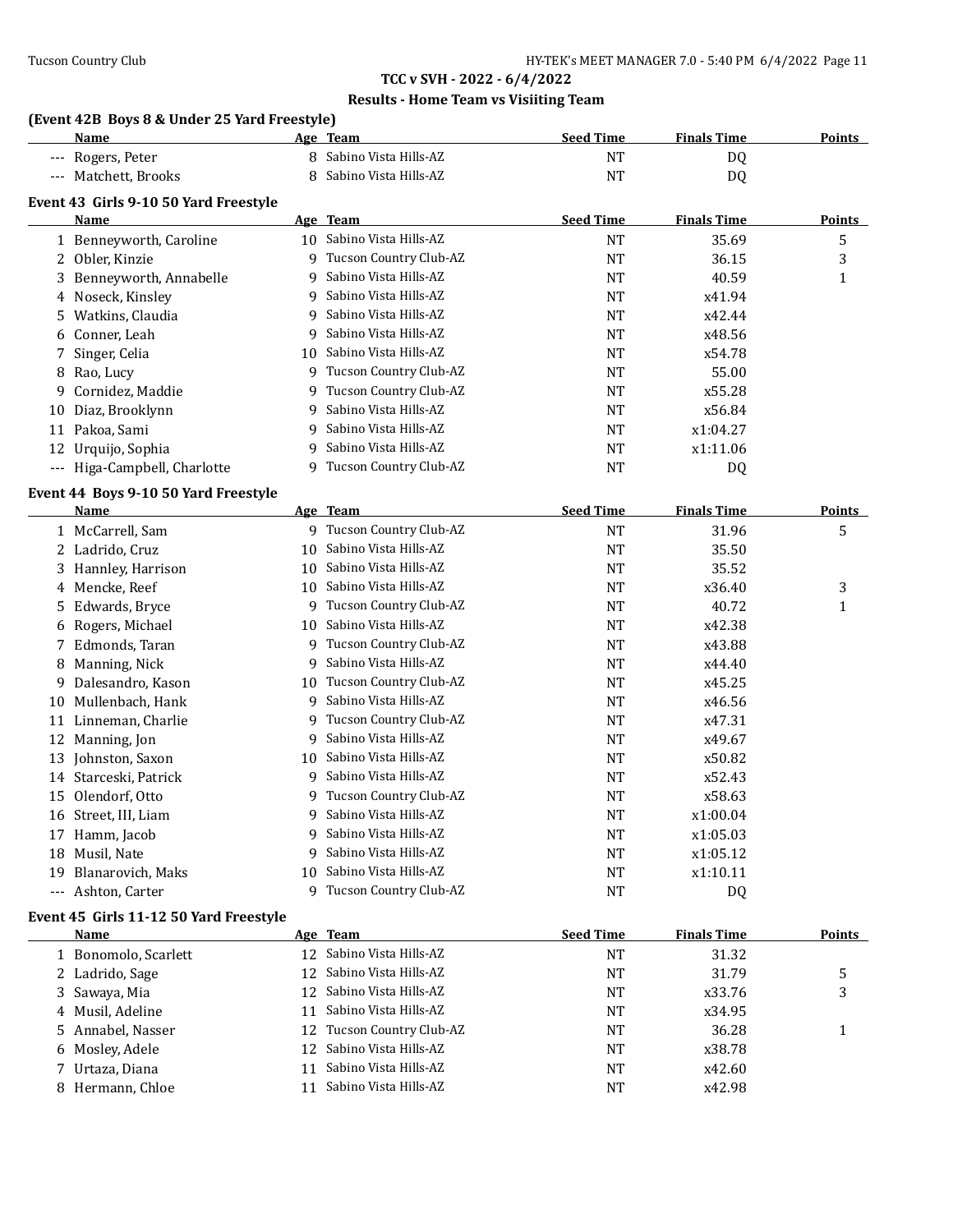### **Results - Home Team vs Visiiting Team**

### **(Event 45 Girls 11-12 50 Yard Freestyle)**

|     | <b>Name</b>                                           |    | Age Team                  | <b>Seed Time</b> | <b>Finals Time</b> | <b>Points</b> |
|-----|-------------------------------------------------------|----|---------------------------|------------------|--------------------|---------------|
|     | 9 Strunk, Brynn                                       | 11 | Sabino Vista Hills-AZ     | <b>NT</b>        | x44.77             |               |
|     | 10 Pakoa, Maya                                        | 11 | Sabino Vista Hills-AZ     | <b>NT</b>        | x45.94             |               |
|     | 11 Hazan, Savannah                                    | 11 | Sabino Vista Hills-AZ     | <b>NT</b>        | x49.25             |               |
|     | Event 46 Boys 11-12 50 Yard Freestyle                 |    |                           |                  |                    |               |
|     | Name                                                  |    | Age Team                  | <b>Seed Time</b> | <b>Finals Time</b> | <b>Points</b> |
|     | 1 Waldburger, Sonny                                   |    | 11 Tucson Country Club-AZ | <b>NT</b>        | 31.66              | 5             |
|     | 2 Noseck, Lincoln                                     | 11 | Sabino Vista Hills-AZ     | <b>NT</b>        | 31.88              | 3             |
|     | 3 Dalesandro, Lincoln                                 |    | 12 Tucson Country Club-AZ | <b>NT</b>        | 32.88              | $\mathbf{1}$  |
|     | 4 Dinsmore, Luke                                      | 11 | Sabino Vista Hills-AZ     | <b>NT</b>        | 35.19              |               |
| 5   | Eddy, Andrew                                          |    | 11 Tucson Country Club-AZ | <b>NT</b>        | x37.35             |               |
|     | 6 Perry, Stefan                                       | 11 | Sabino Vista Hills-AZ     | NT               | x38.69             |               |
| 7   | Rama, Jeffrey                                         | 11 | Sabino Vista Hills-AZ     | <b>NT</b>        | x41.56             |               |
| 8   | Manning, Ben                                          | 11 | Sabino Vista Hills-AZ     | <b>NT</b>        | x43.00             |               |
| 9   | Dirk, Boone                                           | 11 | Tucson Country Club-AZ    | NT               | x43.13             |               |
| 10  | Rogers, Enoch                                         | 12 | Sabino Vista Hills-AZ     | <b>NT</b>        | x48.87             |               |
| --- | Blanarovich, Zen                                      | 12 | Sabino Vista Hills-AZ     | <b>NT</b>        | DQ                 |               |
| --- | Staples, Nick                                         | 11 | Sabino Vista Hills-AZ     | <b>NT</b>        | DQ                 |               |
|     |                                                       |    |                           |                  |                    |               |
|     | Event 47 Girls 13-14 50 Yard Freestyle<br><b>Name</b> |    | Age Team                  | <b>Seed Time</b> | <b>Finals Time</b> | <b>Points</b> |
|     | 1 Hicks, Sarah                                        |    | 13 Tucson Country Club-AZ | <b>NT</b>        | 31.27              | 5             |
|     | 2 Wexler, Sabrina                                     | 13 | Sabino Vista Hills-AZ     | <b>NT</b>        | 31.41              | 3             |
| 3   | Clausen, Audrey                                       | 13 | Sabino Vista Hills-AZ     | <b>NT</b>        | 32.14              | 1             |
|     | 4 Hannley, Sophie                                     |    | 13 Sabino Vista Hills-AZ  | <b>NT</b>        | x34.90             |               |
|     |                                                       |    |                           |                  |                    |               |
|     | Event 48 Boys 13-14 50 Yard Freestyle                 |    |                           |                  |                    |               |
|     | Name                                                  |    | Age Team                  | <b>Seed Time</b> | <b>Finals Time</b> | <b>Points</b> |
|     | 1 Dinsmore, Nick                                      |    | 14 Sabino Vista Hills-AZ  | <b>NT</b>        | 27.83              | 5             |
|     | 2 Noseck, Roman                                       |    | 13 Sabino Vista Hills-AZ  | <b>NT</b>        | 29.66              | 3             |
|     | 3 Pakoa, Zachary                                      |    | 14 Sabino Vista Hills-AZ  | <b>NT</b>        | x30.04             |               |
|     | 4 Whittman, Quinn                                     |    | 13 Tucson Country Club-AZ | <b>NT</b>        | 31.52              | 1             |
| 5   | Eddy, Matthew                                         | 13 | Tucson Country Club-AZ    | NT               | 34.29              |               |
| 6   | Urtaza, Luis                                          | 14 | Sabino Vista Hills-AZ     | <b>NT</b>        | x35.63             |               |
| 7   | Musil, Ben                                            | 13 | Sabino Vista Hills-AZ     | <b>NT</b>        | x36.10             |               |
| 8   | Wood, Basil                                           | 14 | Sabino Vista Hills-AZ     | NT               | x41.41             |               |
| 9   | Johnston, Cavan                                       |    | 14 Sabino Vista Hills-AZ  | <b>NT</b>        | x41.92             |               |
|     | Edwards, Spencer                                      |    | 13 Tucson Country Club-AZ | <b>NT</b>        | X28.85             |               |
| --- | Mitchell, Cole                                        |    | 13 Sabino Vista Hills-AZ  | NT               | DQ                 |               |
| --- | Wexler, Ben                                           |    | 14 Sabino Vista Hills-AZ  | NT               | DQ                 |               |
|     | Event 49 Girls 15-18 50 Yard Freestyle                |    |                           |                  |                    |               |
|     | <u>Name</u>                                           |    | Age Team                  | <b>Seed Time</b> | <b>Finals Time</b> | <b>Points</b> |
|     | 1 Melendez, Megan                                     | 17 | Sabino Vista Hills-AZ     | <b>NT</b>        | 26.41              |               |
| 2   | Edwards, Sterling                                     | 15 | Tucson Country Club-AZ    | NT               | 27.47              | 5             |
| 3.  | Mitchell, Delaney                                     | 17 | Sabino Vista Hills-AZ     | NT               | 28.28              | 3             |
| 4   | Finical, Skyler                                       | 15 | Sabino Vista Hills-AZ     | NT               | x28.88             | 1             |
| 5.  | McCue, Taylor                                         | 17 | Sabino Vista Hills-AZ     | <b>NT</b>        | x29.23             |               |
| 6   | Tong, Courtney                                        | 15 | Sabino Vista Hills-AZ     | <b>NT</b>        | x29.59             |               |
| 7   | Staples, Kat                                          | 17 | Sabino Vista Hills-AZ     | <b>NT</b>        | x29.72             |               |
|     | 8 Mitchell, Avery                                     | 15 | Sabino Vista Hills-AZ     | <b>NT</b>        | x29.96             |               |
| 9   | Staples, Tori                                         | 15 | Sabino Vista Hills-AZ     | <b>NT</b>        | x31.53             |               |
|     | 10 Musil, Liliana                                     | 15 | Sabino Vista Hills-AZ     | <b>NT</b>        | x32.06             |               |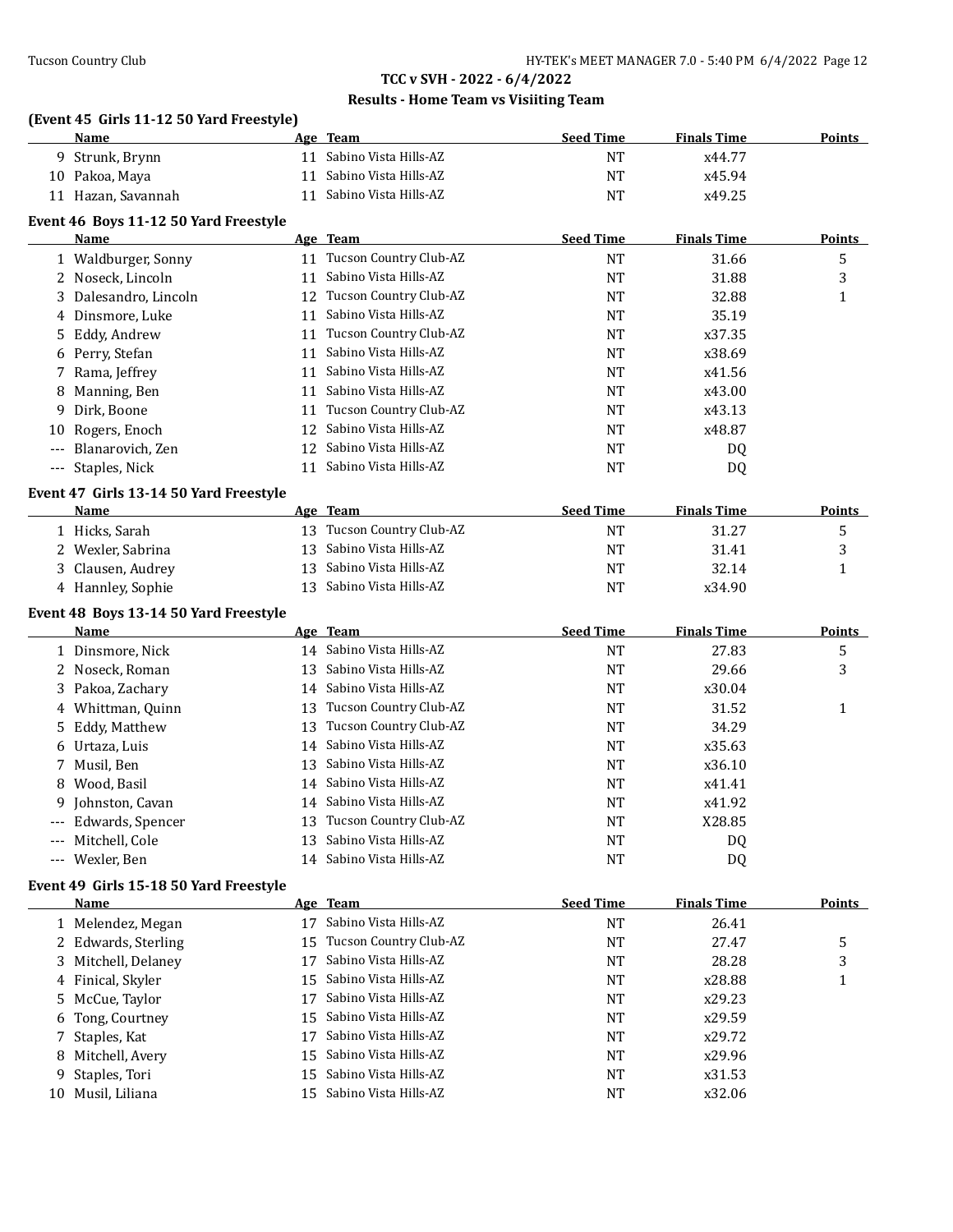### **Results - Home Team vs Visiiting Team**

#### **(Event 49 Girls 15-18 50 Yard Freestyle)**

|                     | Name                                   |    | Age Team                 | <b>Seed Time</b> | <b>Finals Time</b> | <b>Points</b> |
|---------------------|----------------------------------------|----|--------------------------|------------------|--------------------|---------------|
|                     | 11 Barela, Frankie                     |    | 16 Sabino Vista Hills-AZ | <b>NT</b>        | x32.34             |               |
|                     | 12 Wood, Lily                          |    | 17 Sabino Vista Hills-AZ | <b>NT</b>        | x32.59             |               |
|                     | Event 50 Boys 15-18 50 Yard Freestyle  |    |                          |                  |                    |               |
|                     | Name                                   |    | Age Team                 | <b>Seed Time</b> | <b>Finals Time</b> | <b>Points</b> |
|                     | 1 Wiper, Devin                         |    | 18 Sabino Vista Hills-AZ | <b>NT</b>        | 22.31              | 5             |
|                     | 2 Tong, Brandon                        |    | 18 Sabino Vista Hills-AZ | <b>NT</b>        | 22.77              | 3             |
| 3                   | Clausen, Eli                           |    | 16 Sabino Vista Hills-AZ | <b>NT</b>        | x24.37             |               |
| 4                   | Rafacz, Erik                           |    | 15 Sabino Vista Hills-AZ | NT               | x25.53             |               |
| 5                   | Bonomolo, Henry                        |    | 15 Sabino Vista Hills-AZ | NT               | x26.15             |               |
| 6                   | Rafacz, Cody                           | 17 | Sabino Vista Hills-AZ    | NT               | x26.96             |               |
| 7                   |                                        | 18 | Sabino Vista Hills-AZ    | <b>NT</b>        | x32.13             |               |
|                     | Mulholland, Ryan                       |    | 16 Sabino Vista Hills-AZ |                  |                    |               |
|                     | 8 Irey, Max                            |    |                          | <b>NT</b>        | x36.75             |               |
|                     | <b>Event 51 Girls 9-10 100 Yard IM</b> |    |                          |                  |                    |               |
|                     | Name                                   |    | Age Team                 | <b>Seed Time</b> | <b>Finals Time</b> | Points        |
|                     | 1 Benneyworth, Caroline                |    | 10 Sabino Vista Hills-AZ | <b>NT</b>        | 1:33.84            | 5             |
|                     | 2 Noseck, Kinsley                      | 9  | Sabino Vista Hills-AZ    | <b>NT</b>        | 1:47.67            | 3             |
|                     | 3 Watkins, Claudia                     | 9  | Sabino Vista Hills-AZ    | NT               | x1:48.22           |               |
|                     | 4 Conner, Leah                         | 9  | Sabino Vista Hills-AZ    | NT               | x2:05.41           |               |
| 5                   | Singer, Celia                          | 10 | Sabino Vista Hills-AZ    | <b>NT</b>        | x2:15.25           |               |
|                     | --- Benneyworth, Annabelle             | 9  | Sabino Vista Hills-AZ    | <b>NT</b>        | DQ                 |               |
|                     | Event 52 Boys 9-10 100 Yard IM         |    |                          |                  |                    |               |
|                     | Name                                   |    | Age Team                 | <b>Seed Time</b> | <b>Finals Time</b> | <b>Points</b> |
|                     | 1 Ladrido, Cruz                        |    | 10 Sabino Vista Hills-AZ | <b>NT</b>        | 1:35.89            | 5             |
|                     | 2 Mencke, Reef                         | 10 | Sabino Vista Hills-AZ    | <b>NT</b>        | 1:37.97            |               |
|                     |                                        | 10 | Sabino Vista Hills-AZ    | <b>NT</b>        | x1:41.15           | 3             |
| 3                   | Hannley, Harrison                      |    | Sabino Vista Hills-AZ    |                  |                    |               |
| 4                   | Rogers, Michael                        | 10 | Tucson Country Club-AZ   | <b>NT</b>        | x1:52.29           |               |
| 5.                  | Edwards, Bryce                         | 9  | Sabino Vista Hills-AZ    | NT               | 1:54.34            | 1             |
| 6                   | Mullenbach, Hank                       | 9  |                          | NT               | x1:58.17           |               |
|                     | 7 Waldburger, Roy                      | 9  | Tucson Country Club-AZ   | NT               | 2:00.99            |               |
| 8                   | Dalesandro, Kason                      | 10 | Tucson Country Club-AZ   | NT               | x2:04.72           |               |
| $\qquad \qquad - -$ | McCarrell, Sam                         | 9  | Tucson Country Club-AZ   | NT               | X1:25.28           |               |
| $\qquad \qquad - -$ | Manning, Nick                          | 9  | Sabino Vista Hills-AZ    | NT               | DQ                 |               |
|                     | --- Hamm, Jacob                        | q  | Sabino Vista Hills-AZ    | <b>NT</b>        | DQ                 |               |
|                     | Event 53 Girls 11-12 100 Yard IM       |    |                          |                  |                    |               |
|                     | Name                                   |    | Age Team                 | <b>Seed Time</b> | <b>Finals Time</b> | <b>Points</b> |
|                     | 1 Ladrido, Sage                        |    | 12 Sabino Vista Hills-AZ | <b>NT</b>        | 1:30.46            |               |
|                     | 2 Musil, Adeline                       | 11 | Sabino Vista Hills-AZ    | <b>NT</b>        | 1:30.63            |               |
| 3                   | Sawaya, Mia                            | 12 | Sabino Vista Hills-AZ    | <b>NT</b>        | x1:32.00           | 5             |
| 4                   | Mosley, Adele                          | 12 | Sabino Vista Hills-AZ    | <b>NT</b>        | x1:33.95           |               |
| 5                   | Annabel, Nasser                        | 12 | Tucson Country Club-AZ   | NT               | 1:41.91            | 3             |
| 6                   | Strunk, Brynn                          | 11 | Sabino Vista Hills-AZ    | NT               | x1:51.15           | 1             |
| $\qquad \qquad - -$ | Bonomolo, Scarlett                     | 12 | Sabino Vista Hills-AZ    | <b>NT</b>        | DQ                 |               |
|                     |                                        |    |                          |                  |                    |               |
|                     | Event 54 Boys 11-12 100 Yard IM        |    |                          |                  |                    |               |
|                     | Name                                   |    | Age Team                 | <b>Seed Time</b> | <b>Finals Time</b> | <b>Points</b> |
|                     | 1 Noseck, Lincoln                      | 11 | Sabino Vista Hills-AZ    | NT               | 1:25.91            | 5             |
|                     | 2 Dinsmore, Luke                       | 11 | Sabino Vista Hills-AZ    | NT               | 1:25.96            | 3             |
| 3                   | Eddy, Andrew                           | 11 | Tucson Country Club-AZ   | <b>NT</b>        | 1:42.72            | 1             |
|                     | 4 Rama, Jeffrey                        | 11 | Sabino Vista Hills-AZ    | NT               | x1:44.97           |               |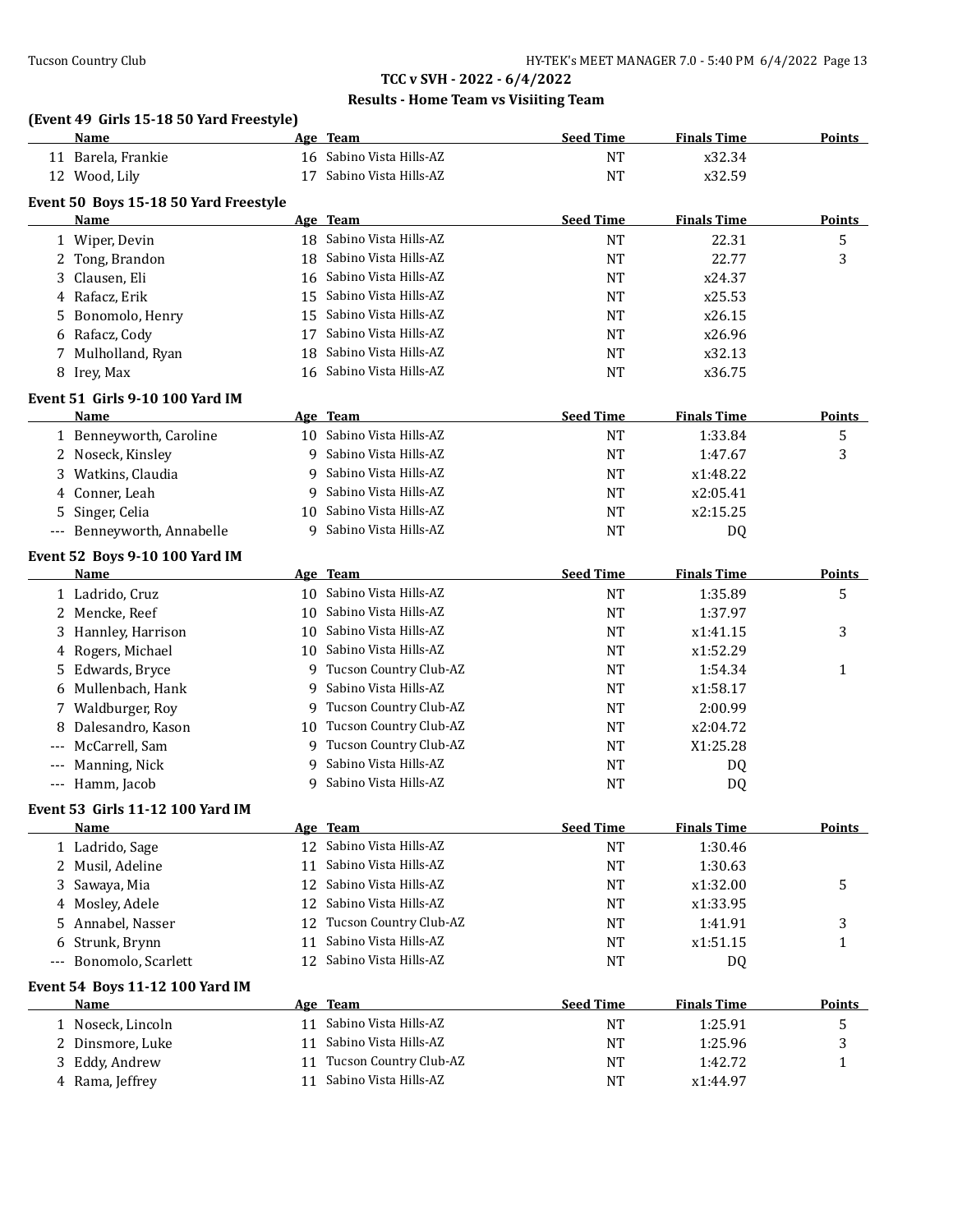### **Results - Home Team vs Visiiting Team**

# **(Event 54 Boys 11-12 100 Yard IM)**

|             | <u>Name</u>                                              |    | Age Team                  | <b>Seed Time</b>       | <b>Finals Time</b>      | <b>Points</b> |
|-------------|----------------------------------------------------------|----|---------------------------|------------------------|-------------------------|---------------|
|             | 5 Perry, Stefan                                          |    | 11 Sabino Vista Hills-AZ  | <b>NT</b>              | x1:48.61                |               |
|             | 6 Manning, Ben                                           |    | 11 Sabino Vista Hills-AZ  | <b>NT</b>              | x1:51.22                |               |
|             | Event 55 Girls 13-14 100 Yard IM                         |    |                           |                        |                         |               |
|             | Name                                                     |    | Age Team                  | <b>Seed Time</b>       | <b>Finals Time</b>      | <b>Points</b> |
|             | 1 Wexler, Sabrina                                        |    | 13 Sabino Vista Hills-AZ  | <b>NT</b>              | 1:24.20                 | 5             |
|             | 2 Clausen, Audrey                                        | 13 | Sabino Vista Hills-AZ     | NT                     | 1:25.31                 | 3             |
|             | 3 Hannley, Sophie                                        | 13 | Sabino Vista Hills-AZ     | NT                     | x1:28.06                |               |
|             | 4 Hicks, Anne                                            |    | 13 Tucson Country Club-AZ | <b>NT</b>              | 1:31.48                 | $\mathbf{1}$  |
|             |                                                          |    |                           |                        |                         |               |
|             | Event 56 Boys 13-14 100 Yard IM                          |    |                           |                        |                         |               |
|             | <b>Name</b>                                              |    | Age Team                  | <b>Seed Time</b>       | <b>Finals Time</b>      | Points        |
|             | 1 Dinsmore, Nick                                         |    | 14 Sabino Vista Hills-AZ  | <b>NT</b>              | 1:15.32                 |               |
|             | 2 Noseck, Roman                                          | 13 | Sabino Vista Hills-AZ     | <b>NT</b>              | 1:18.60                 | 5             |
| 3.          | Edwards, Spencer                                         | 13 | Tucson Country Club-AZ    | NT                     | 1:19.47                 | 3             |
| 4           | Pakoa, Zachary                                           | 14 | Sabino Vista Hills-AZ     | NT                     | x1:23.46                | 1             |
| 5.          | Urtaza, Luis                                             | 14 | Sabino Vista Hills-AZ     | NT                     | x1:38.27                |               |
| $-\, -\, -$ | Wexler, Ben                                              |    | 14 Sabino Vista Hills-AZ  | <b>NT</b>              | DQ                      |               |
|             | Event 57 Girls 15-18 100 Yard IM                         |    |                           |                        |                         |               |
|             | Name                                                     |    | Age Team                  | <b>Seed Time</b>       | <b>Finals Time</b>      | <b>Points</b> |
|             | 1 Edwards, Sterling                                      | 15 | Tucson Country Club-AZ    | <b>NT</b>              | 1:09.61                 | 5             |
|             | 2 Melendez, Megan                                        | 17 | Sabino Vista Hills-AZ     | <b>NT</b>              | 1:10.41                 | 3             |
| 3           | Mitchell, Delaney                                        | 17 | Sabino Vista Hills-AZ     | <b>NT</b>              | 1:14.56                 | $\mathbf{1}$  |
| 4           | Tong, Courtney                                           | 15 | Sabino Vista Hills-AZ     | <b>NT</b>              | x1:15.40                |               |
| 5           | Staples, Kat                                             | 17 | Sabino Vista Hills-AZ     | <b>NT</b>              | x1:16.33                |               |
|             | McCue, Taylor                                            | 17 | Sabino Vista Hills-AZ     | <b>NT</b>              | x1:17.60                |               |
| 6<br>7      | Staples, Tori                                            | 15 | Sabino Vista Hills-AZ     | NT                     | x1:24.61                |               |
|             | Musil, Liliana                                           | 15 | Sabino Vista Hills-AZ     |                        | x1:27.62                |               |
| 8           |                                                          |    | Sabino Vista Hills-AZ     | NT<br>NT               | x1:29.06                |               |
| 9           | Barela, Frankie                                          | 16 |                           |                        |                         |               |
|             | --- Finical, Skyler                                      |    | 15 Sabino Vista Hills-AZ  | NT                     | DQ                      |               |
|             | Event 58 Boys 15-18 100 Yard IM                          |    |                           |                        |                         |               |
|             | Name                                                     |    | Age Team                  | <b>Seed Time</b>       | <b>Finals Time</b>      | <b>Points</b> |
|             | 1 Tong, Brandon                                          |    | 18 Sabino Vista Hills-AZ  | <b>NT</b>              | 59.02                   | 5             |
|             | 2 Wiper, Devin                                           |    | 18 Sabino Vista Hills-AZ  | <b>NT</b>              | 1:02.15                 | 3             |
| 3.          | Bonomolo, Henry                                          | 15 | Sabino Vista Hills-AZ     | NT                     | x1:05.31                |               |
|             | 4 Clausen, Eli                                           |    | 16 Sabino Vista Hills-AZ  | NT                     | x1:06.29                |               |
|             | Event 59 Girls 8 & Under 100 Yard Freestyle Relay        |    |                           |                        |                         |               |
|             | Team                                                     |    | Relay                     | <b>Seed Time</b>       | <b>Finals Time</b>      | <b>Points</b> |
|             | 1 Sabino Vista Hills-AZ                                  |    | $\boldsymbol{A}$          | <b>NT</b>              | 1:24.95                 | 7             |
|             | 1) Utash, Eden 8                                         |    | 2) Mencke, Summer 7       | 3) Sorensen, Charley 8 | 4) Benneyworth, Logan 8 |               |
|             | 2 Tucson Country Club-AZ                                 |    | A                         | NT                     | 1:39.55                 | 2             |
|             | 1) Black, Rebecca 6                                      |    | 2) Obler, Stella 7        | 3) Munger, Sonora 7    | 4) Montgomery, Cece 7   |               |
|             | 3 Sabino Vista Hills-AZ                                  |    | B                         | NT                     | x1:41.78                |               |
|             | 1) Morris, Maggie 7                                      |    | 2) Sutton, Lilly 8        | 3) Shelby, Fiona 8     | 4) Maben, Collins 6     |               |
|             | 4 Sabino Vista Hills-AZ                                  |    | C                         | <b>NT</b>              | x1:59.51                |               |
|             | 1) Eggman, Reagan 7                                      |    | 2) Sullivan, Lillian 8    | 3) Lewis, Peyton 7     | 4) Hatfield, Naomi 7    |               |
|             |                                                          |    |                           |                        |                         |               |
|             | Event 60 Boys 8 & Under 100 Yard Freestyle Relay<br>Team |    |                           | <b>Seed Time</b>       | <b>Finals Time</b>      | <b>Points</b> |
|             |                                                          |    | <b>Relay</b><br>A         | <b>NT</b>              | 1:28.72                 | 7             |
|             | 1 Sabino Vista Hills-AZ                                  |    |                           |                        |                         |               |
|             | 1) Bonomolo, Sebastian 8                                 |    | 2) Rogers, Peter 8        | 3) Matchett, Brooks 8  | 4) Yarosz, Nash 8       |               |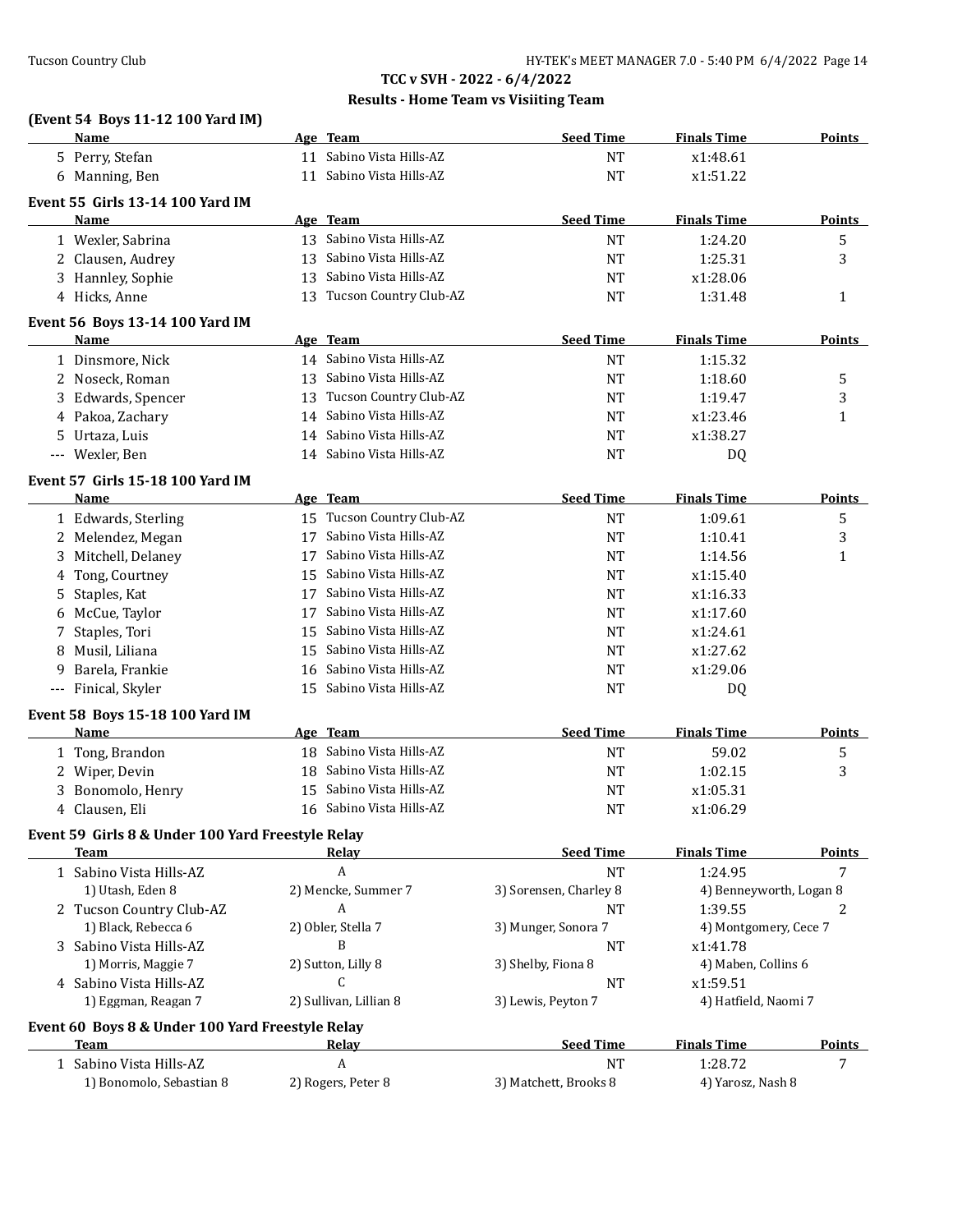| (Event 60 Boys 8 & Under 100 Yard Freestyle Relay)<br><b>Team</b> | Relay                            | <b>Seed Time</b>              | <b>Finals Time</b>             | <b>Points</b> |
|-------------------------------------------------------------------|----------------------------------|-------------------------------|--------------------------------|---------------|
| 2 Tucson Country Club-AZ                                          | A                                | <b>NT</b>                     | 1:35.47                        | 2             |
| 1) Edmonds, Neelan 7                                              | 2) Cornidez, Eric 8              | 3) Gretzer, Hudson 7          | 4) Unger, Jackson 8            |               |
| 3 Sabino Vista Hills-AZ                                           | B                                | <b>NT</b>                     | x1:57.03                       |               |
| 1) Strunk, Kason 7                                                | 2) Johnston, Chasin 8            | 3) Singer, Levi 8             | 4) Hannley, Davis 8            |               |
|                                                                   |                                  |                               |                                |               |
| Event 61 Girls 9-10 200 Yard Freestyle Relay<br>Team              | Relay                            | <b>Seed Time</b>              | <b>Finals Time</b>             | <b>Points</b> |
| 1 Sabino Vista Hills-AZ                                           | A                                | <b>NT</b>                     | 2:40.94                        | 7             |
|                                                                   |                                  |                               |                                |               |
| 1) Noseck, Kinsley 9<br>2 Tucson Country Club-AZ                  | 2) Benneyworth, Annabelle 9<br>A | 3) Watkins, Claudia 9         | 4) Benneyworth, Caroline 10    |               |
| 1) Obler, Kinzie 9                                                |                                  | <b>NT</b>                     | 3:13.89                        | 2             |
|                                                                   | 2) Eddy, Lauren 8<br>B           | 3) Higa-Campbell, Charlotte 9 | 4) Cornidez, Maddie 9          |               |
| 3 Sabino Vista Hills-AZ<br>1) Singer, Celia 10                    | 2) Diaz, Brooklynn 9             | <b>NT</b>                     | x3:33.16<br>4) Conner, Leah 9  |               |
|                                                                   |                                  | 3) Lauber, Lily 10            |                                |               |
| Event 62 Boys 9-10 200 Yard Freestyle Relay                       |                                  |                               |                                |               |
| Team                                                              | <b>Relay</b>                     | <b>Seed Time</b>              | <b>Finals Time</b>             | <b>Points</b> |
| 1 Sabino Vista Hills-AZ                                           | A                                | <b>NT</b>                     | 2:37.39                        | 7             |
| 1) Hannley, Harrison 10                                           | 2) Rogers, Michael 10            | 3) Mencke, Reef 10            | 4) Ladrido, Cruz 10            |               |
| 2 Tucson Country Club-AZ                                          | $\boldsymbol{A}$                 | <b>NT</b>                     | 2:58.19                        | 2             |
| 1) Ashton, Carter 9                                               | 2) Waldburger, Roy 9             | 3) Edmonds, Taran 9           | 4) Linneman, Charlie 9         |               |
| 3 Sabino Vista Hills-AZ                                           | B                                | NT                            | x3:22.15                       |               |
| 1) Mullenbach, Hank 9                                             | 2) Johnston, Saxon 10            | 3) Manning, Jon 9             | 4) Manning, Nick 9             |               |
| 4 Sabino Vista Hills-AZ                                           | $\mathsf{C}$                     | NT                            | x4:05.42                       |               |
| 1) Musil, Nate 9                                                  | 2) Starceski, Patrick 9          | 3) Hamm, Jacob 9              | 4) Street, III, Liam 9         |               |
| Event 63 Girls 11-12 200 Yard Freestyle Relay                     |                                  |                               |                                |               |
| <b>Team</b>                                                       | <u>Relav</u>                     | <b>Seed Time</b>              | <b>Finals Time</b>             | <b>Points</b> |
| 1 Sabino Vista Hills-AZ                                           | A                                | <b>NT</b>                     | 2:19.64                        | 7             |
| 1) Sawaya, Mia 12                                                 | 2) Ladrido, Sage 12              | 3) Musil, Adeline 11          | 4) Bonomolo, Scarlett 12       |               |
| 2 Sabino Vista Hills-AZ                                           | B                                | <b>NT</b>                     | x2:54.91                       |               |
| 1) Mosley, Adele 12                                               | 2) Urtaza, Diana 11              | 3) Hermann, Chloe 11          | 4) Pakoa, Maya 11              |               |
| --- Sabino Vista Hills-AZ                                         | C                                | <b>NT</b>                     | DQ                             |               |
| 1) Strunk, Brynn 11                                               | 2) Hazan, Savannah 11            | 3) Benneyworth, Caroline 10   | 4) Noseck, Kinsley 9           |               |
| Event 64 Boys 11-12 200 Yard Freestyle Relay                      |                                  |                               |                                |               |
| <b>Team</b>                                                       | Relay                            | <b>Seed Time</b>              | <b>Finals Time</b>             | <b>Points</b> |
| 1 Sabino Vista Hills-AZ                                           | A                                | <b>NT</b>                     | 2:28.93                        | 7             |
| 1) Perry, Stefan 11                                               | 2) Manning, Ben 11               | 3) Watkins, Coalter 12        | 4) Noseck, Lincoln 11          |               |
| 2 Tucson Country Club-AZ                                          | A                                | <b>NT</b>                     | 2:37.43                        | 2             |
| 1) Eddy, Andrew 11                                                | 2) McCarrell, Sam 9              | 3) Dalesandro, Lincoln 12     | 4) Edwards, Bryce 9            |               |
| 3 Sabino Vista Hills-AZ                                           | B                                | <b>NT</b>                     | x2:55.12                       |               |
| 1) Blanarovich, Zen 12                                            | 2) Rogers, Enoch 12              | 3) Staples, Nick 11           | 4) Rama, Jeffrey 11            |               |
| Event 65 Girls 13-14 200 Yard Freestyle Relay                     |                                  |                               |                                |               |
| <b>Team</b>                                                       | <u>Relav</u>                     | <b>Seed Time</b>              | <b>Finals Time</b>             | <b>Points</b> |
| 1 Sabino Vista Hills-AZ                                           | $\boldsymbol{A}$                 | <b>NT</b>                     | 2:12.32                        | 7             |
| 1) Clausen, Audrey 13                                             | 2) Wexler, Sabrina 13            | 3) Hannley, Sophie 13         | 4) Musil, Adeline 11           |               |
|                                                                   |                                  |                               |                                |               |
|                                                                   |                                  |                               |                                |               |
| Event 66 Boys 13-14 200 Yard Freestyle Relay                      |                                  |                               |                                |               |
| Team                                                              | <b>Relay</b>                     | <b>Seed Time</b>              | <b>Finals Time</b>             | <b>Points</b> |
| 1 Tucson Country Club-AZ                                          | A                                | <b>NT</b>                     | 2:06.12                        | 7             |
| 1) Eddy, Matthew 13                                               | 2) Waldburger, Sonny 11          | 3) Edwards, Spencer 13        | 4) Whittman, Quinn 13          |               |
| 2 Sabino Vista Hills-AZ<br>1) Mitchell, Cole 13                   | A<br>2) Wood, Basil 14           | <b>NT</b><br>3) Musil, Ben 13 | 2:15.97<br>4) Noseck, Roman 13 | 2             |